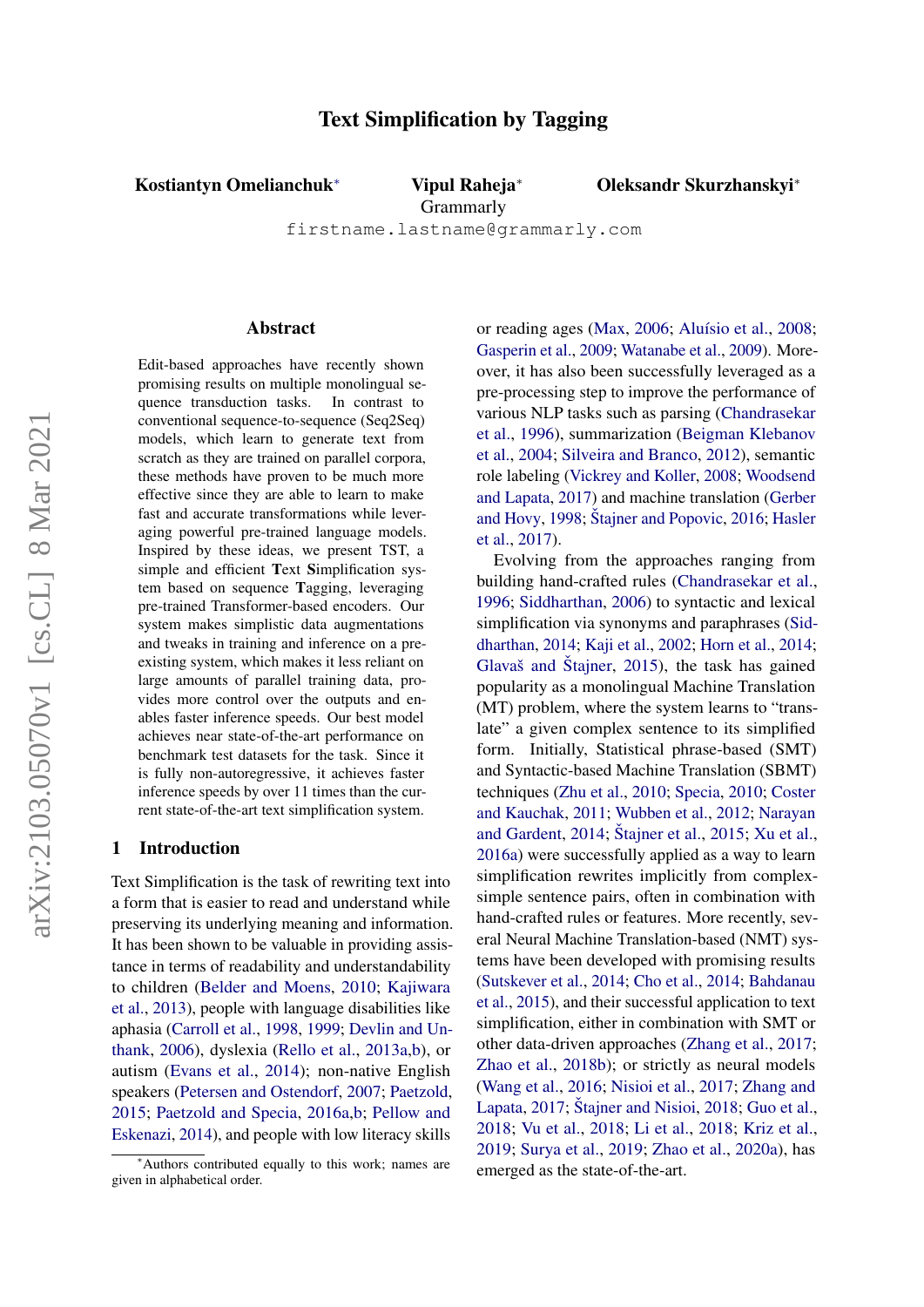Human editors perform several rewriting transformations in order to simplify a sentence, such as lexical paraphrasing, changing the syntactic structure, or removing superfluous information from the sentence [\(Petersen and Ostendorf,](#page-10-0) [2007;](#page-10-0) Aluísio [et al.,](#page-8-7) [2008;](#page-8-7) [Mallinson et al.,](#page-10-9) [2020\)](#page-10-9). Therefore, even though NMT-based sequence-to-sequence (Seq2Seq) approaches offer a generic framework for modeling almost any kind of sequence transduction, target texts in these approaches are typically generated from scratch - a process which can be unnecessary for monolingual editing tasks such as text simplification, owing to these aforementioned transformations. Moreover, these approaches have a few shortcomings that make them inconvenient for real-world deployment. First, they give limited insight into the simplification operations and provide little control or adaptability to different aspects of simplification (e.g., lexical vs. syntactical simplification). This inhibits interpretability and explainability, which is crucial for real-world settings. Second, they are not sample-efficient and require a large number of complex-simple aligned sentence pairs for training, which requires considerable human effort to obtain. Third, these models typically employ an autoregressive decoder, i.e., output texts are generated in a sequential, non-parallel fashion, and hence, are generally characterized by slow inference speeds.

Based on the aforementioned observations and issues, text-editing approaches have recently regained significant interest [\(Gu et al.,](#page-9-13) [2019;](#page-9-13) [Dong](#page-9-14) [et al.,](#page-9-14) [2019;](#page-9-14) [Awasthi et al.,](#page-8-8) [2019;](#page-8-8) [Malmi et al.,](#page-10-10) [2019;](#page-10-10) [Omelianchuk et al.,](#page-10-11) [2020;](#page-10-11) [Mallinson et al.,](#page-10-9) [2020\)](#page-10-9). Typically, the set of edit operations in such tasks is fixed and predefined ahead of time, which on one hand limits the flexibility of the model to reconstruct arbitrary output texts from their inputs, but on the other, leads to higher sample-efficiency as the limited set of allowed operations significantly reduces the search space [\(Mallinson et al.,](#page-10-9) [2020\)](#page-10-9). This pattern is especially true for monolingual settings where input and output texts have relatively high degrees of overlap. In such cases, a natural approach is to cast the task of conditional text generation into a text-editing task, where the model learns to reconstruct target texts by applying a set of edit operations to the inputs. We leverage this insight in our work, and simplify the task from sequence generation or editing, going a step further, to formulate it as a sequence tagging task. In

addition to being sample efficient, thanks to the separation of various edit operations in the form of tags, the system has better interpretability and explainability. Finally, since for sequence tagging we don't need to predict tokens one-by-one as in autoregressive decoders, the inference is naturally parallelizable and therefore runs many times faster.

Following from the success of the aforementioned monolingual edit-tag based systems, we propose to leverage the current state-of-the-art model for Grammatical Error Correction by [Omelianchuk](#page-10-11) [et al.](#page-10-11) [\(2020\)](#page-10-11) (GECToR) and adapt it to the task of Text Simplification. In summary, we make the following contributions:

- We develop a Text Simplification system by adapting the GECToR model to Text Simplification, leveraging Transformer-based encoders trained on large amounts of humanannotated and synthetic data. $<sup>1</sup>$  $<sup>1</sup>$  $<sup>1</sup>$  Empirical re-</sup> sults demonstrate that our system achieves near state-of-the-art performance on benchmark test datasets in terms of readability and simplification metrics.
- We propose crucial data augmentations and tweaks in training and inference and show their significant impact on the task: enabling the model to learn to edit the sentences more effectively, rather than relying heavily on copying the source sentences, leading to a higher quality of simplifications.
- Since our model is a non-autoregressive sequence tagging model, it achieves over 11 times speedup in inference time, compared to the state-of-the-art for Text Simplification.

## 2 Related Work

Recent text editing works have shown promising results of reformulating multiple monolingual sequence transduction tasks into sequence tagging tasks compared to the conventional Seq2Seq sequence generation formulation. This observation is especially true for tasks where input and output sequences have a large overlap. Generally, these works try to simplify monolingual sequence transduction by explicitly modeling edit operations such as KEEP, ADD/INSERT and DELETE. [Alva-](#page-8-9)[Manchego et al.](#page-8-9) [\(2017\)](#page-8-9) proposed the first such formulation, employing a BiLSTM to predict edit

<span id="page-1-0"></span><sup>1</sup>Available at [https://github.com/grammarly/](https://github.com/grammarly/gector#text-simplification) [gector#text-simplification](https://github.com/grammarly/gector#text-simplification)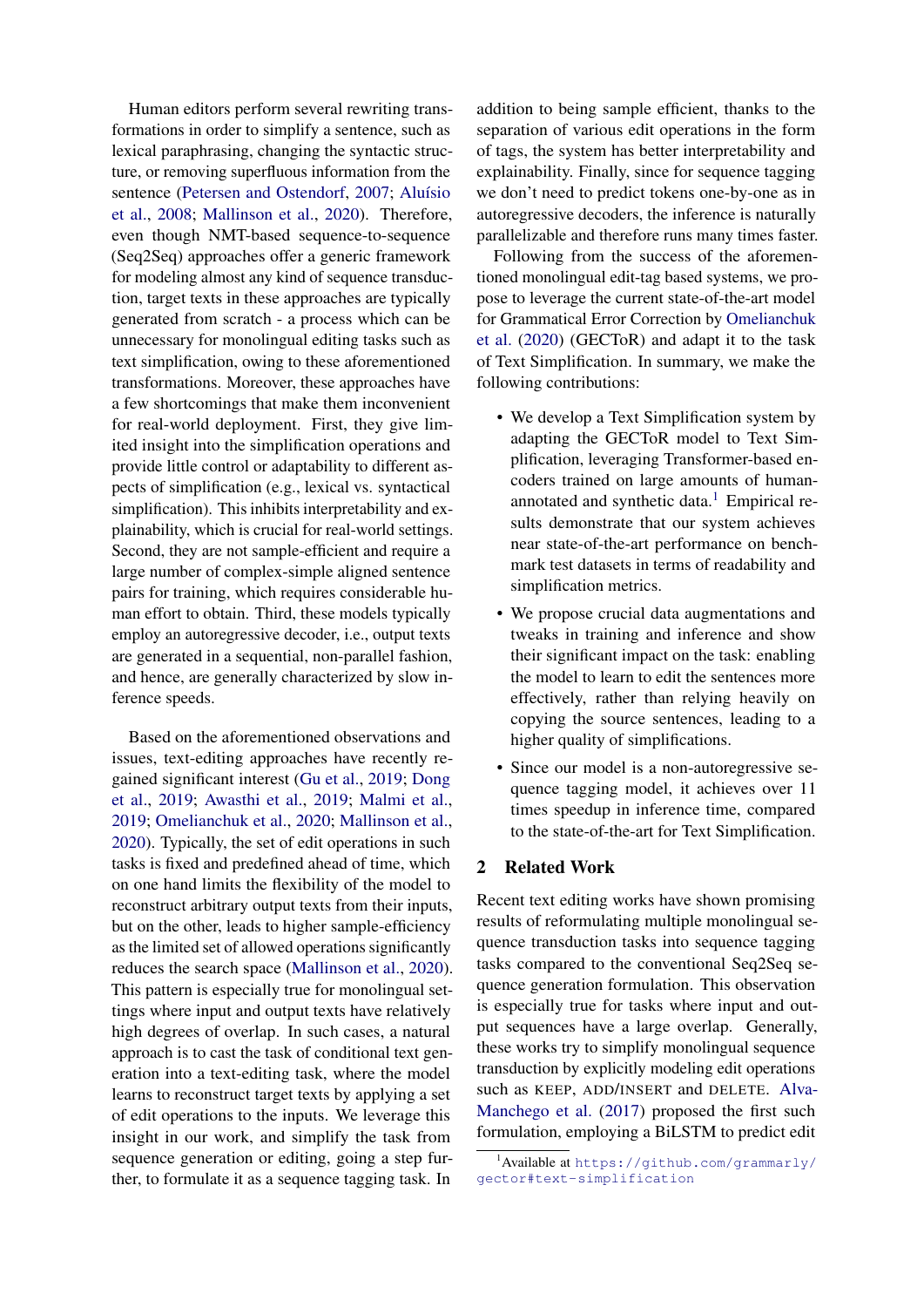<span id="page-2-1"></span>

Figure 1: Text Simplification by Tagging (TST): A given sentence undergoes multiple iterations of tagand-edit transformations, where, in each iteration, it is tagged using custom token-level edit-tags, and the sequence of tags is converted back to text by applying those edits, iteratively making simplifying edits.

labels sequentially. Our model for sentence simplification does not rely on external simplification rules nor alignment tools. [Ribeiro et al.](#page-11-15) [\(2018\)](#page-11-15) proposed an approach applied only to character deletion and insertion and was based on simple patterns. LaserTagger [\(Malmi et al.,](#page-10-10) [2019\)](#page-10-10) combines a BERT encoder with an autoregressive Transformer decoder to similarly predict the aforementioned three main edit operations for several text editing tasks. In contrast, in our system, the decoder is a softmax layer. Similarly, EditNTS [\(Dong](#page-9-14) [et al.,](#page-9-14) [2019\)](#page-9-14) and PIE [\(Awasthi et al.,](#page-8-8) [2019\)](#page-8-8) predict edit labels, developed specifically for text simplification and GEC, respectively. While EditNTS employs an autoregressive encoder-decoder based neural programmer-interpreter model, PIE differs from our work because of our custom edit transformations and incorporation of a pre-trained Transformer encoder for sequence tagging. Levenshtein Transformer [\(Gu et al.,](#page-9-13) [2019\)](#page-9-13), an autoregressive model that performs text editing by executing a sequence of deletion and insertion actions, is another recent work along similar lines. More recently, [Mallinson et al.](#page-10-9) [\(2020\)](#page-10-9) proposed Felix - a text-editing-based system for multiple generation tasks, splitting the text-editing task into two subtasks: tagging and insertion. Their tagging model employs a Pointer mechanism, while the insertion model is based on a Masked Language Model.

# 3 System Description

Following recent works such as [Malmi et al.](#page-10-10) [\(2019\)](#page-10-10); [Awasthi et al.](#page-8-8) [\(2019\)](#page-8-8); [Omelianchuk et al.](#page-10-11) [\(2020\)](#page-10-11), who leveraged similar frameworks for different text editing problems such as GEC, Sentence Fusion, and Abstractive Summarization, we formulate the task of Text Simplification as a tagging problem.

Specifically, our system is based on GECToR [\(Omelianchuk et al.,](#page-10-11) [2020\)](#page-10-11), an iterative sequencetagging system that works by predicting token-level edit operations, originally developed for Grammatical Error Correction (GEC). We adapt the GECToR framework for the task of Text Simplification, with minimal modifications to the original architecture. Our system consists of three main parts: (a) defining the custom transformations (token-level edittags), (b) performing iterative sequence tagging to convert target sequences to tag sequences, (c) fine-tuning of pre-trained Transformers to predict the tag sequences. Each of these components are described below.

#### <span id="page-2-0"></span>3.1 Edit Transformations

In order to formulate the task as a tagging problem, building on the aforementioned edit-tagging-based approaches, we use custom token-level edit operations (also referred to as edit-tags or transformations) to perform text simplification. Formally, given a sentence  $x: [x_1, x_2, \ldots, x_N]$ , and its simplified form y:  $[y_1, y_2, \dots, y_M]$  as the target sentence, we aim to predict an edit tag  $t_i \in \tau$  ( $\tau$  denoting the edit-tag vocabulary) for each token  $x_i$  in  $x$ , generating a sequence of edit-tags of the same length  $N$ as the input sequence x, such that  $t_i(x_i)$ : applying the edit operation represented by the edit-tag  $t_i$  to the input token  $x_i$  at each position i, reconstructs the target sequence y, even though  $M \leq N$ .

We reuse the edit transformations in GECToR, which were developed for GEC. We chose to do so because we found a significantly high overlap of 92.64% in the tag distributions between the GEC and Text Simplification domains. This was done by building the edit-tag vocabularies independently on both (GEC and Text Simplification) datasets and comparing the tag distributions represented by the two vocabularies. This was not surprising since these edit-tags have been obtained from huge amounts of synthetic GEC data, they are expected to have good coverage with many standard monolingual text editing problems. Additionally, using the same edit-tags is a necessary pre-requisite to leverage GEC initialization in the model (Section [4.3\)](#page-4-0), which we later show to be quite impactful for our text simplification system (Section [6.1\)](#page-7-0). Consequently, the edit space  $\tau$  is of size 5000, out of which 4971 are basic edit-tags and 29 are token-independent GEC-specific edit-tags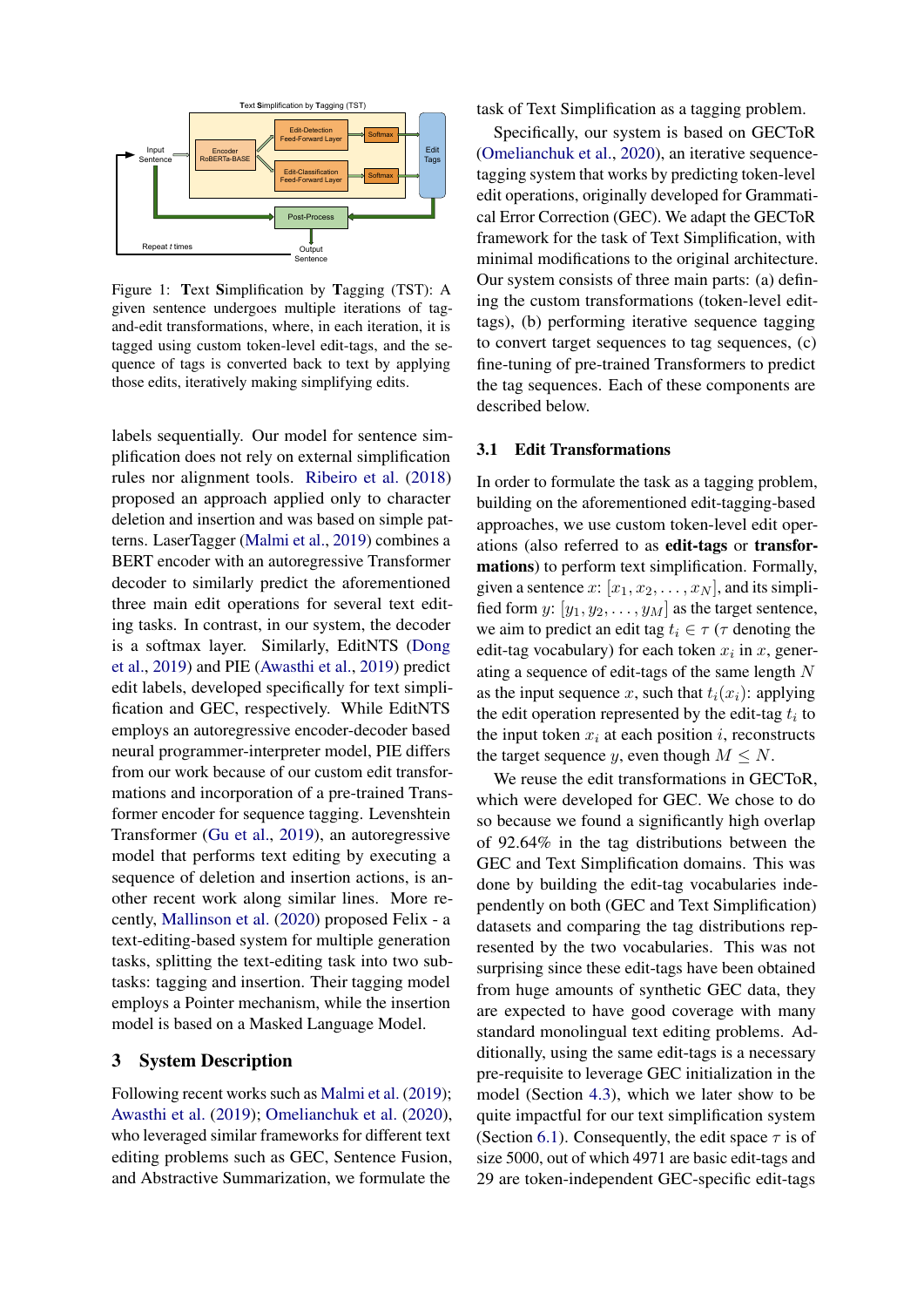(such as \$TRANSFORM\_VERB\_VB\_VBZ, which converts a verb in its base form to its third person singular present tense form). Further, the aforementioned 4971 basic edit-tags are made up of token-independent KEEP and DELETE tags (which simply keep or delete the given word(s) on which they are applied), 1167 token-dependent APPEND tags (such as \$APPEND\_just, which appends the word "just" to the given word) and 3802 token-dependent REPLACE tags (such as \$REPLACE\_really, which replaces the given word with the word "really").

## <span id="page-3-4"></span>3.2 Iterative Sequence Tagging

As described in Section [3.1,](#page-2-0) we predict the edit-tags  $t_i$  for each input token  $x_i$  in the source sequence x. These predicted tag-encoded transformations are then applied to the source sentence to get the simplified sentence. Since some simplification operations in a sentence may depend on others, applying the sequence tagger only once may not be enough to fully generate the simplified form of a given sentence. Accordingly, we use the iterative correction approach from [Awasthi et al.](#page-8-8) [\(2019\)](#page-8-8) and [Omelianchuk et al.](#page-10-11) [\(2020\)](#page-10-11), and use the sequence tagger to tag the now modified sequence, and apply the corresponding transformations on the new edit-tags, which changes the sentence further. We repeat this process for a fixed number of iterations, which can be adjusted to trade off qualitative performance for improved speed. In our framework, we experimented between 1-5 iterations.

## <span id="page-3-2"></span>3.3 Tagging Model

We use the GECToR sequence tagging model with a pre-trained RoBERTa $_{\rm BAGE}$  Transformer [\(Liu](#page-10-12) [et al.,](#page-10-12) [2019\)](#page-10-12) as the encoder, stacked with two concurrent feed-forward layers, followed by corresponding Softmax layers. Owing to our choice of encoder, we use Byte-Pair Encoding (BPE) [\(Sen](#page-11-16)[nrich et al.,](#page-11-16) [2016\)](#page-11-16) as our tokenization technique.

As shown in Fig. [1,](#page-2-1) these feed-forward layers are responsible for detecting and classifying edits, respectively. For every position in the input sequence, the edit-detection layer predicts the probability an edit exists, whereas the edit-classification layer predicts the type of edit-tag. The edit-tag sequence generated as the output of the edit-classification layer is gated by the output of the edit-detection layer. i.e. if the output of the edit-detection layer is below the *minimum edit probability* threshold

<span id="page-3-1"></span>

| Split       |           | <b>Dataset</b>                         | <b>Sentences</b> | <b>Tokens</b>  |
|-------------|-----------|----------------------------------------|------------------|----------------|
| Train       | WikiAll   | WikiSmall<br>WikiLarge                 | 88k<br>296k      | 3.9M<br>11.7M  |
|             | WikiBT    | WikiLarge (En-De)<br>WikiLarge (En-Fr) | 293k<br>293k     | 11.2M<br>11.5M |
| Dev         | WikiSmall |                                        | 205              | 9.5k           |
|             | WikiLarge | TurkCorpus<br><b>ASSET</b>             | 2000<br>2000     | 75k<br>72k     |
| <b>Test</b> | WikiSmall |                                        | 100              | 5k             |
|             | WikiLarge | TurkCorpus<br><b>ASSET</b>             | 359<br>359       | 15.8k<br>14.1k |

Table 1: Dataset splits and sizes.

(described in Section [4.6\)](#page-5-0) at any position in the predicted sequence, we do not make any edits.

# <span id="page-3-3"></span>4 Experimental Setup

#### 4.1 Data Sources

We use WikiSmall and WikiLarge, two bench-mark datasets for the text simplification task<sup>[2](#page-3-0)</sup>, for our experiments. These datasets were constructed from automatically-aligned complex-simple sentence pairs from English Wikipedia (EW) and Simple English Wikipedia (SEW). WikiSmall [\(Zhu](#page-12-1) [et al.,](#page-12-1) [2010\)](#page-12-1) contains one reference simplification per sentence. We use the standardized split of this dataset released by [Zhang and Lapata](#page-12-6) [\(2017\)](#page-12-6), with 88*k* instances for training, 205 for validation and the same original 100 instances for testing. WikiLarge is a larger set of similarly automaticallyaligned complex-simple sentence pairs, compiled from previous extractions of EW-SEW and WikiSmall [\(Zhu et al.,](#page-12-1) [2010;](#page-12-1) [Woodsend and Lapata,](#page-12-8) [2011;](#page-12-8) [Kauchak,](#page-9-15) [2013\)](#page-9-15). Similar to WikiSmall, we use the training set for this dataset provided by [Zhang and Lapata](#page-12-6) [\(2017\)](#page-12-6) consisting of 296*k* sentence pairs. For simplicity, we refer to this training data (WikiSmall + WikiLarge) as WikiAll.

For validation and test sets, we use the Turkcorpus [\(Xu et al.,](#page-12-3) [2016a\)](#page-12-3) and ASSET [\(Alva-Manchego](#page-8-10) [et al.,](#page-8-10) [2020\)](#page-8-10) datasets, which were both created from WikiLarge using the same 2000 validation and 359 test source sentences, where each complex sentence consists of multiple crowd-sourced reference simplifications. Specifically, Turkcorpus contains 8 reference simplifications, and ASSET contains 10 references per source sentence. Table [1](#page-3-1) provides other statistics on these datasets.

<span id="page-3-0"></span> $2A$ nother widely-used dataset for the task, the Newsela Corpus [\(Xu et al.,](#page-12-9) [2015\)](#page-12-9), could not be used due to its extremely rigid legal and licensing requirements.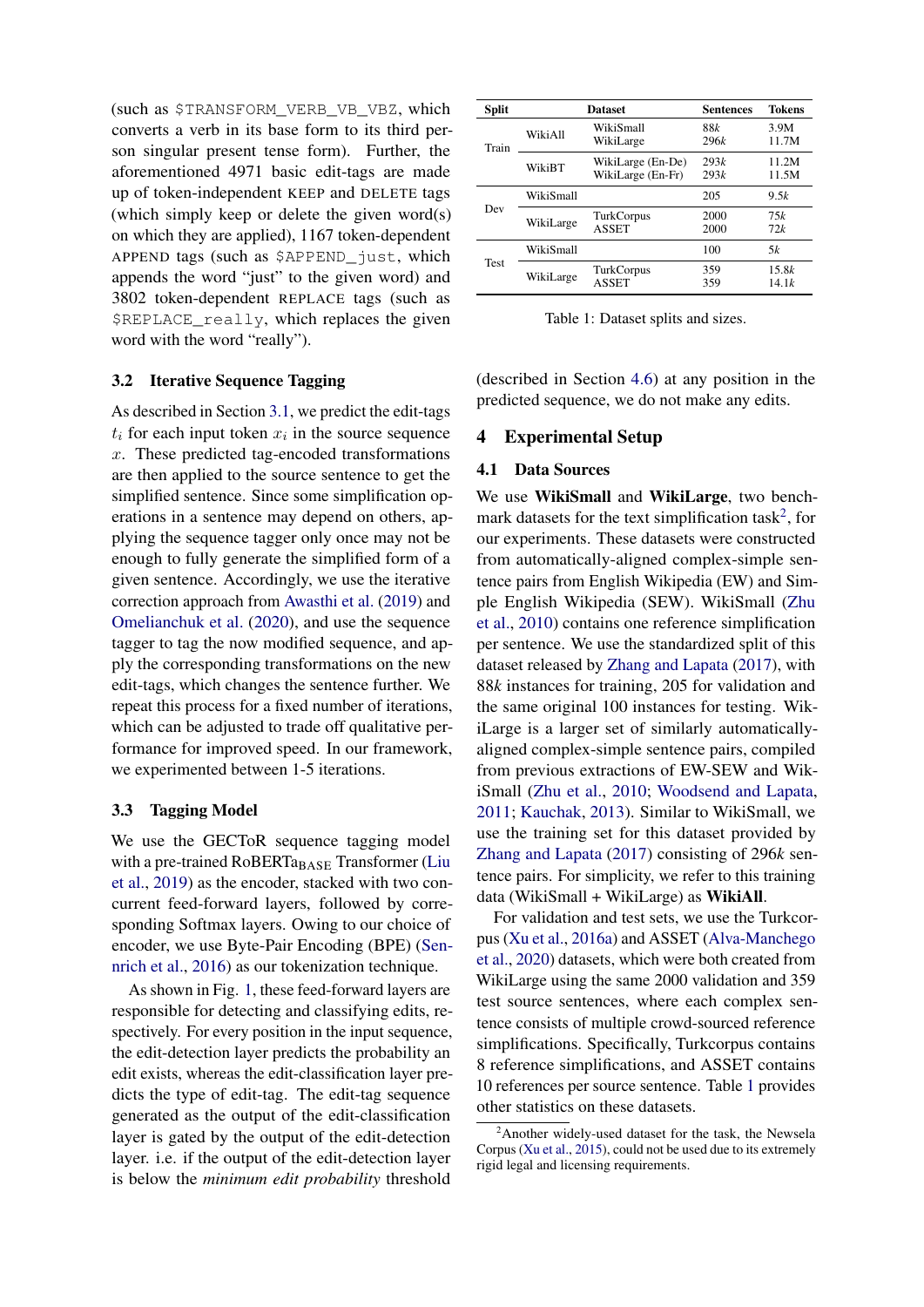## <span id="page-4-6"></span>4.2 Data pre-processing

WikiAll data contains special tokens to represent parentheses (symbolized by -LRB- and -RRB-) from prior tokenizations. We heuristically decide to remove these tokens (and any tokens between them) from both source and target sentences. Doing this led to consistent improvements in all our experiments, described further in Section [6.2.](#page-7-1) Additionally, for tokenization, we use the HuggingFace Tokenizers<sup>[3](#page-4-1)</sup> Python library to tokenize the whole sentence (as opposed to the approach in GECToR which tokenized each word in the sentence separately). This change led faster and more accurate tokenization as the one originally used in RoBERTa.

## <span id="page-4-0"></span>4.3 Pre-Training

For our experiments, we use two versions of the tagging model described in Section [3.3.](#page-3-2) The first version is a pre-trained RoBERT $a_{\text{BASE}}$  encoder with randomly initialized feed-forward layers. We refer to this model as TST-BASE (Text Simplification by Tagging - Baseline). The second version of the model is a TST-BASE model fine-tuned on the Grammatical Error Correction (GEC) task: henceforth denoted as **TST-GEC**.<sup>[4](#page-4-2)</sup>

### 4.4 Data Augmentation

We hypothesize that our text simplification models can benefit from an increase of the training data, and experimentally confirm this by training and evaluating our models with additional training data. We generate synthetic training data from the source sentences of WikiAll. We used two approaches to do so: back-translation and ensemble distillation, described below.

# 4.4.1 Back-Translation

We use the Transformer-based NMT models trained by [Tiedemann and Thottingal](#page-11-17) [\(2020\)](#page-11-17) to generate the back-translated versions of the target side of the parallel WikiAll data. These models were trained on OPUS data<sup>[5](#page-4-3)</sup> using Marian-NMT<sup>[6](#page-4-4)</sup> and released as part of the HuggingFace Transformers Library [\(Wolf et al.,](#page-11-18) [2019\)](#page-11-18). All models are Transformer encoder-decoders with 6 layers in

<span id="page-4-3"></span><sup>5</sup><http://opus.nlpl.eu/>

each component. Specifically, we used the bilin-gual EN-FR, FR-EN, EN-DE and DE-EN models<sup>[7](#page-4-5)</sup> to translate WikiAll data from (a) English to French, and back to English, and (b) English to German and back to English. Doing so tripled the amount of WikiAll data available for training (Table [1\)](#page-3-1). The backtranslated WikiAll data is henceforth collectively referred to as WikiBT.

#### 4.4.2 Ensemble Distillation

We leverage knowledge distillation on ensemble teacher models [\(Freitag et al.,](#page-9-16) [2017\)](#page-9-16) to augment our training data. We first create an ensemble teacher model by training models on WikiAll and WikiBT data. Specifically, for building the teacher ensemble, we first train the following constituent TST models:

- 1. TST: Trained on WikiAll
- 2. TST-GEC: Trained on WikiAll
- 3. TST: Trained on WikiAll + WikiBT

The predictions of the ensemble are computed by taking the argmax of the averaged class-wise probabilities of the constituent models at every token. We get the predictions from this ensemble consisting of the aforementioned three constituent models on WikiAll data. In this way, we produce new references for the training data which can be used by our final model (referred to as the student network) to simulate the teacher network ensemble. We then combine this ensemble-generated training data (hereby referred to as WikiEns) together with the original WikiAll data, doubling the amount of training data. Our final model (the student network, denoted henceforth as TST-FINAL) is then trained on this combined WikiEns + WikiAll dataset. It is worth noting that the student and the constituent teacher models have exactly the same architecture.

## 4.5 Training

We train our models with AllenNLP and Transformers. Our baseline (TST-BASE) mostly follows the settings in [Omelianchuk et al.](#page-10-11) [\(2020\)](#page-10-11). We train the model for 50 epochs, where we freeze the encoder weights during the first two epochs of training. We use Adam optimizer [\(Kingma and Ba,](#page-9-17) [2015\)](#page-9-17), where the learning rate starts from 1e-5 and reduces by a factor of 0.1 when the validation loss has stopped

<span id="page-4-1"></span><sup>3</sup>[https://github.com/huggingface/](https://github.com/huggingface/tokenizers) [tokenizers](https://github.com/huggingface/tokenizers)

<span id="page-4-2"></span><sup>4</sup>We refer the reader to [Omelianchuk et al.](#page-10-11) [\(2020\)](#page-10-11) for details on training the model for GEC.

<span id="page-4-4"></span><sup>6</sup> <https://marian-nmt.github.io/>

<span id="page-4-5"></span><sup>7</sup>[https://huggingface.co/Helsinki-NLP/](https://huggingface.co/Helsinki-NLP/opus-mt-<L1>-<L2>) [opus-mt-<L1>-<L2>](https://huggingface.co/Helsinki-NLP/opus-mt-<L1>-<L2>)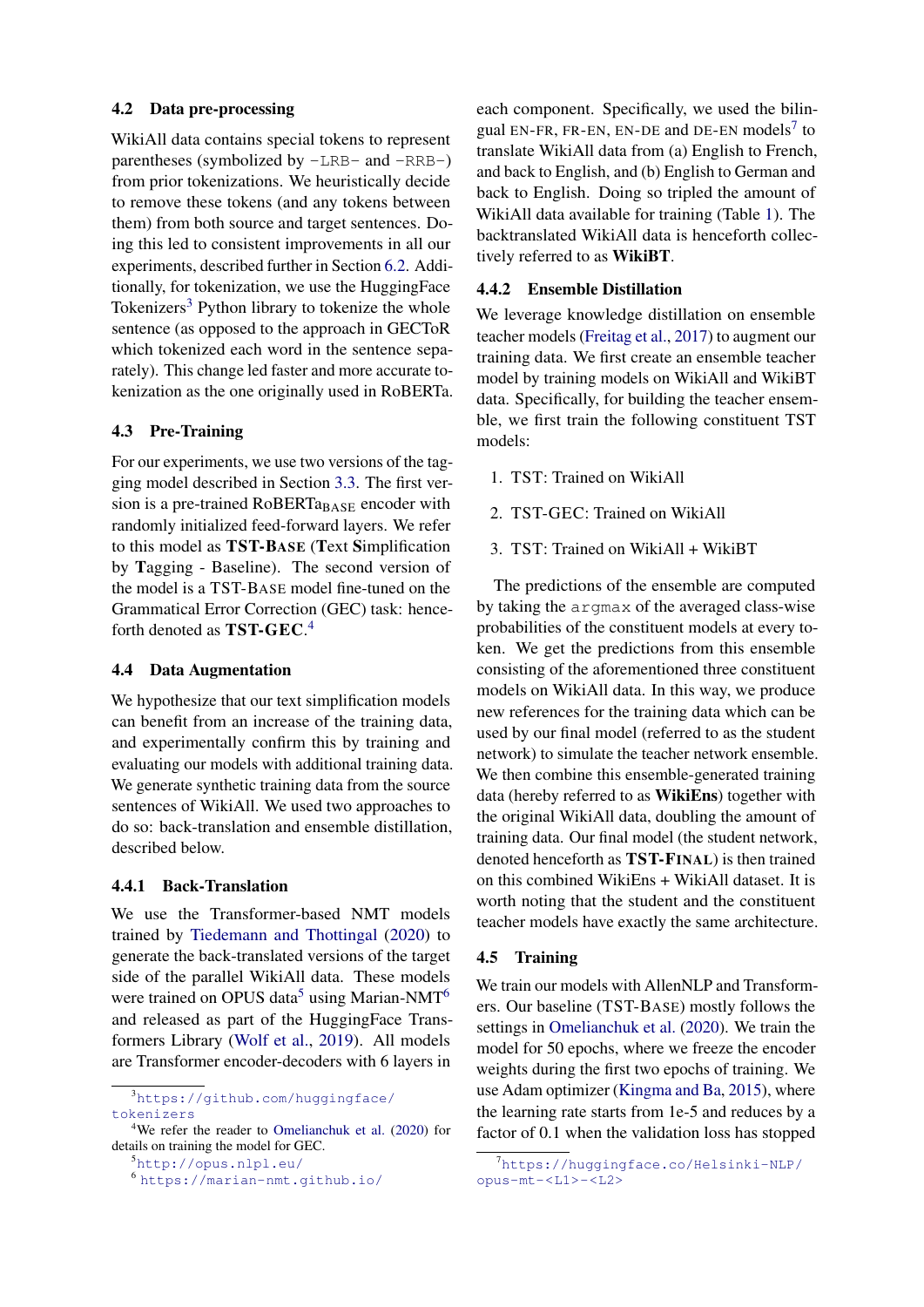improving for 10 epochs. We perform early stopping after 3 epochs, based on the performance on the validation set. Other training hyper-parameters are listed in Appendix [A.](#page-13-0)

### <span id="page-5-0"></span>4.6 Inference Tweaks

One of the advantages of edit-tag-based approaches is that they provide greater control over the system output. Building on [Omelianchuk et al.](#page-10-11) [\(2020\)](#page-10-11), we use *confidence biases* and *minimum edit probability* as additional inference hyper-parameters that we tune to push the model to perform more precise edits.

Specifically, we add confidence biases to the probabilities of KEEP and DELETE edit-tags: responsible for not changing the source token and deleting the source token, respectively. We create these additional hyper-parameters for just these edit-tags because they are the most frequently used edit-tags for the Text Simplification task. Moreover, since they are token-independent, it provides the framework with additional robustness on the task without introducing too many additional hyperparameters. In this way, we were able to drive the model to keep/delete more tokens if the corresponding confidence bias was positive and to keep/delete fewer tokens if it was negative. We also add a sentence-level minimum edit probability threshold  $(\epsilon)$  for the output of the edit detection layer. This hyper-parameter enabled the model to predict only the most confident edits. Thus, we were able to increase precision by trading off the recall and achieve better performance.

These hyper-parameters were tuned using a combination of random search and Bayesian search [\(Nogueira,](#page-10-13) [2014\)](#page-10-13) on the respective validation sets. Section [6](#page-7-2) further describes the impact of the aforementioned tweaks on the system. Final values of these hyper-parameters are listed in Appendix [A.](#page-13-0)

## 4.7 Evaluation Metrics

We report the results using two widely used metrics in Text Simplification literature: FKGL [\(Kincaid](#page-9-18) [et al.,](#page-9-18) [1975\)](#page-9-18), and SARI [\(Xu et al.,](#page-12-10) [2016b\)](#page-12-10). Prior work has also used BLEU [\(Papineni et al.,](#page-10-14) [2002\)](#page-10-14) as a metric, but recent work has found that it is not a suitable metric for evaluating text simplification, because it was found to be negatively correlated with simplicity, essentially penalizing simpler sentences [\(Sulem et al.,](#page-11-19) [2018\)](#page-11-19).

FKGL (Flesch-Kincaid Grade Level) is used to measure the readability of the generated sentence, where a lower score indicates simpler output. FKGL doesn't use source sentences or references for computing the score. It is a linear combination of the number of words per sentence (system output) and the number of syllables per word. On the other hand, SARI (System output Against References and against the Input sentence) evaluates the quality of the output by comparing the generated sentence to a set of reference sentences in terms of correctly inserted, kept and deleted ngrams ( $n \in 1, 2, 3, 4$ ). We report the overall SARI metric, and scores on the three rewrite operations used in SARI: the F1-scores of add (ADD), delete (DELETE) and keep (KEEP) operations. FKGL and SARI are both measured at corpus-level. We computed all the evaluation metrics using the  $EASSE<sup>8</sup>$  $EASSE<sup>8</sup>$  $EASSE<sup>8</sup>$ Python package [\(Alva-Manchego et al.,](#page-8-11) [2019\)](#page-8-11).

#### 5 Results

#### 5.1 Text Simplification and Readability

Table [2](#page-6-0) summarizes the results of our evaluations on TurkCorpus, ASSET and WikiSmall test sets. To ensure robustness of results, we report average scores of 4 runs with different random seeds. We compare the results of our baseline model (TST-BASE) and our final model (TST-FINAL) against recent state-of-the-art Neural Text Simplification models. Additionally, we compare against a reference baseline similar to [Martin et al.](#page-10-15) [\(2020b\)](#page-10-15), where we compute the scores in a leave-one-out scenario where each reference is evaluated against all the others and then scores are averaged over all references. TST-FINAL consists of all the enhancements mentioned in Section [4](#page-3-3) added on top of TST-BASE: data pre-processing, GEC-initialization, data augmentation, and inference tweaks. In terms of the FKGL score, our system achieves better results than the reference baselines on TurkCorpus, and comes within 0.5 points on ASSET and WikiSmall. Compared to the state-of-the-art [\(Martin](#page-10-15) [et al.,](#page-10-15) [2020b\)](#page-10-15), it improves by 0.23 FKGL points on average, indicating that the simplifying edits made by TST are easier to understand.

In terms of SARI metrics, TST-BASE achieves a competitive score of 39.17 on TurkCorpus, and a state-of-the-art SARI score of 43.11 on WikiSmall, outperforming the previous state-of-the-art result by a huge margin of 6.19 SARI points. This shows that simply using our baseline architecture to train a Text Simplification model on WikiAll can achieve

<span id="page-5-1"></span><sup>8</sup><https://github.com/feralvam/easse>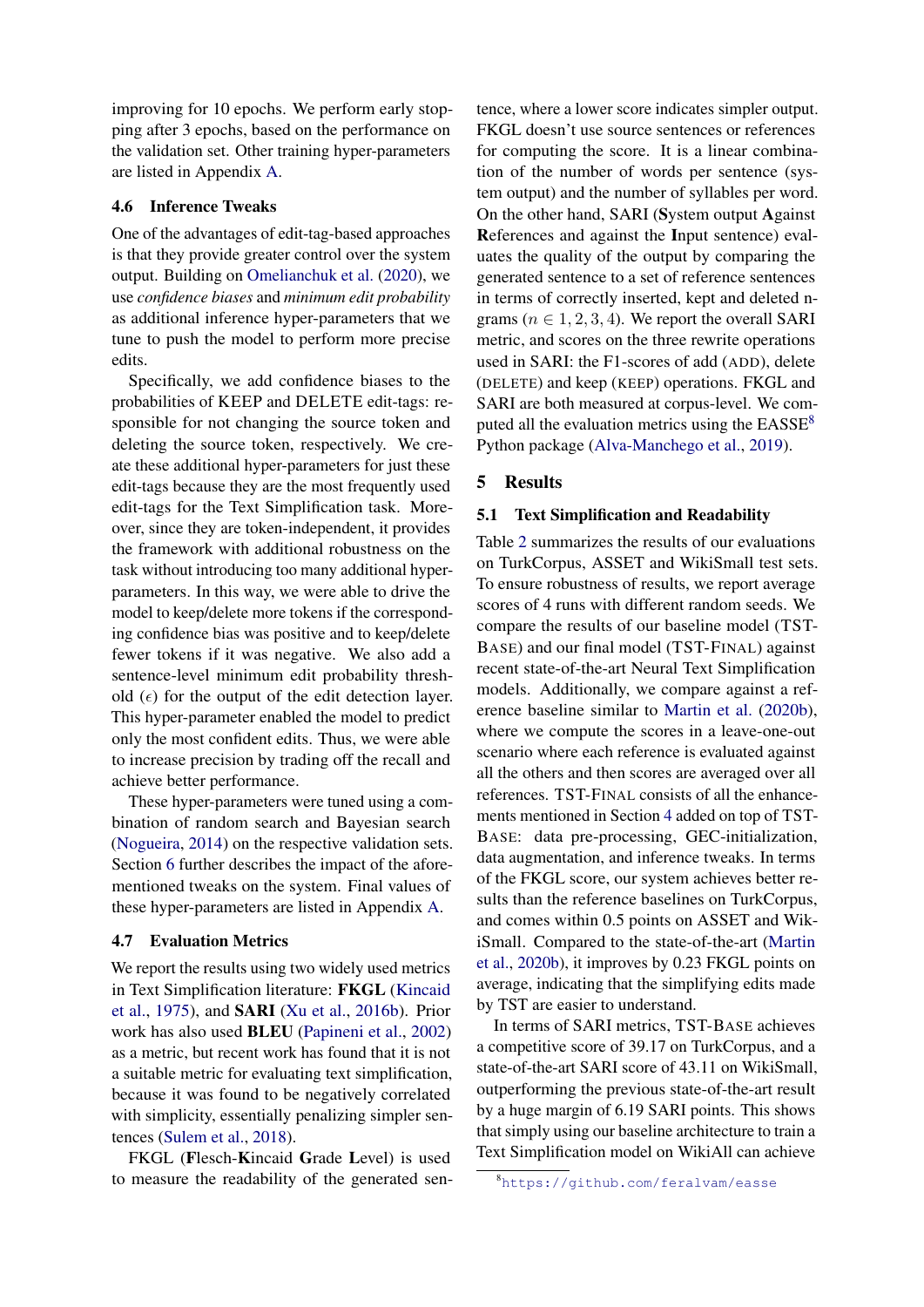<span id="page-6-0"></span>

|                                          | SARI <sup>†</sup>  | ADD <sup>↑</sup>  | <b>DELETE</b> <sup>+</sup> | KEEP <sup>+</sup>  | FKGLĮ             |
|------------------------------------------|--------------------|-------------------|----------------------------|--------------------|-------------------|
| <b>Recent Works</b>                      |                    |                   |                            |                    |                   |
| Xu et al. (2016b)                        | 39.96              | 5.96              | 41.42                      | 72.52              | 7.29              |
| Nisioi et al. (2017)                     | 35.66              | 2.99              | 28.96                      | 75.02              | 8.42              |
| Zhang and Lapata (2017)                  | 37.27              |                   |                            |                    | 6.62              |
| Alva-Manchego et al. $(2017)^{\ddagger}$ | 37.08              | 2.94              | 43.20                      | 65.10              | 5.35              |
| Vu et al. (2018)                         | 36.88              |                   |                            |                    |                   |
| Zhao et al. (2018a)                      | 40.42              | 5.72              | 42.23                      | 73.41              | 7.79              |
| Guo et al. (2018)                        | 37.45              |                   |                            |                    | 7.41              |
| <b>Qiang (2018)</b>                      | 37.21              |                   |                            |                    | 6.56              |
| Surya et al. (2019)                      | 34.96              |                   |                            |                    |                   |
| Dong et al. (2019)                       | 38.22              | 3.36              | 39.15                      | 72.13              | 7.3               |
| Zhao et al. (2020b)                      | 37.25              | 2.87              | 40.06                      | 68.82              |                   |
| Mallinson et al. (2020)                  | 38.13              | 3.55              | 40.45                      | 70.39              | 8.98              |
| Martin et al. (2020a)                    | 41.38              |                   |                            |                    | 7.29              |
| Martin et al. (2020b)                    | $42.53_{\pm 0.36}$ |                   |                            |                    | $7.60_{\pm 1.06}$ |
| Reference Baseline                       | $40.02_{\pm 0.72}$ | $6.21_{\pm 0.60}$ | $70.15_{\pm 1.35}$         | $43.69_{\pm 1.46}$ | $8.77_{\pm0.19}$  |
| <b>Our System</b>                        |                    |                   |                            |                    |                   |
| TST-BASE                                 | $39.17_{\pm 0.77}$ | $3.62_{\pm 0.41}$ | $41.61_{+3.14}$            | $72.29_{+1.45}$    | $8.08_{\pm 0.31}$ |
| <b>TST-FINAL</b>                         | $41.46_{\pm 0.32}$ | $6.96_{\pm 0.44}$ | $47.87_{\pm 0.75}$         | $69.56_{\pm 1.19}$ | $7.87_{\pm 0.19}$ |

 $\frac{1}{2}$  Quoted from the re-implementation by [Dong et al.](#page-9-14) [\(2019\)](#page-9-14).

(a) TurkCorpus

|                                                | <b>SARI</b> <sup>+</sup>               | ADD <sup>+</sup>                       | <b>DELETE</b> <sup>1</sup>        | <b>KEEP</b> <sup>+</sup>                 | FKGLĮ                                 |
|------------------------------------------------|----------------------------------------|----------------------------------------|-----------------------------------|------------------------------------------|---------------------------------------|
| <b>Recent Works</b>                            |                                        |                                        |                                   |                                          |                                       |
| Martin et al. (2020a)<br>Martin et al. (2020b) | 40.13<br>$44.15_{\pm 0.6}$             |                                        |                                   |                                          | 7.29<br>$7.60_{\pm1.06}$              |
| Reference Baseline                             | 44.89 $_{\pm 0.90}$                    | $\textbf{10.17}_{\pm 1.20}$            | $58.76_{\pm 2.24}$                | $65.73_{\pm 2.03}$                       | 6.49 $_{\pm 0.42}$                    |
| <b>Our System</b>                              |                                        |                                        |                                   |                                          |                                       |
| TST-BASE<br>TST-FINAL                          | $37.4_{\pm 1.62}$<br>$43.21_{\pm 0.3}$ | $3.62_{\pm 0.59}$<br>$8.04_{\pm 0.29}$ | $47.22_{+4.5}$<br>$64.25_{+1.22}$ | $61.37_{\pm 0.52}$<br>$57.35_{\pm 1.68}$ | $8.08_{\pm0.31}$<br>$6.87_{\pm 0.27}$ |

|  | $(b)$ ASSET |
|--|-------------|
|--|-------------|

|                                                          | <b>SARI</b> <sup>↑</sup> | ADD <sup>+</sup>  | <b>DELETE</b> <sup>↑</sup> | <b>KEEP</b> <sup>*</sup> | FKGLĮ             |
|----------------------------------------------------------|--------------------------|-------------------|----------------------------|--------------------------|-------------------|
| <b>Recent Works</b>                                      |                          |                   |                            |                          |                   |
| Zhang and Lapata (2017)                                  | 27.24                    |                   |                            |                          | 7.55              |
| Alva-Manchego et al. (2017) <sup>‡</sup>                 | 30.50                    | 2.72              | 76.31                      | 12.46                    | 9.38              |
| Vu et al. (2018)                                         | 29.75                    |                   |                            |                          |                   |
| Guo et al. (2018)                                        | 28.24                    |                   |                            |                          | 6.93              |
| <b>Qiang (2018)</b>                                      | 26.49                    |                   |                            |                          | 10.75             |
| Dong et al. (2019)                                       | 32.35                    | 2.24              | 81.30                      | 13.54                    | 5.47              |
| Zhao et al. (2020b)                                      | 36.92                    | 2.04              | 72.79                      | 35.93                    | ۰                 |
| Reference Baseline                                       |                          |                   |                            |                          | 8.74              |
| <b>Our System</b>                                        |                          |                   |                            |                          |                   |
| TST-BASE                                                 | $43.11_{+1.87}$          | $4.66_{+1.31}$    | $61.13_{+4.73}$            | $63.54_{+2.75}$          | $8.41_{\pm 1.01}$ |
| TST-FINAL                                                | $44.67_{\pm 1.26}$       | $8.12_{\pm 0.92}$ | $64.87_{+2.09}$            | $61.01_{\pm 1.76}$       | $9.29_{\pm 0.9}$  |
| Quoted from the re-implementation by Dong et al. (2019). |                          |                   |                            |                          |                   |

(c) WikiSmall

Table 2: Comparison of our system against recent stateof-the-art Neural Text Simplification models on Turk-Corpus, ASSET and WikiSmall test sets.

competitive performance on the task. On the other hand, the TST-FINAL makes significant improvements over TST-BASE. On TurkCorpus and AS-SET, it comes within 1 SARI point of the current state-of-the-art [\(Martin et al.,](#page-10-15) [2020b\)](#page-10-15), outperforming all other prior text simplification models in literature. On WikiSmall, it further improves its state-of-the-art performance from TST-BASE to achieve a SARI score of 44.67.

It can be seen that compared to prior works, the most significant improvements in both the TST models come from ADD and DELETE operations. It is noteworthy that TST-FINAL is able to achieve

the highest F1 scores on ADD (6.96) and DELETE (47.87) SARI operations reported in literature on TurkCorpus. On the ASSET dataset, the F1 scores on ADD and DELETE operations improve further to 8.04 and 64.25 respectively, improving by large margins over TST-BASE. Similarly, it outperforms the state-of-the-art on ADD operations on WikiSmall. This shows that models proposed in prior works learned a safe, but inefficient strategy of simplification - leaning heavily on copying the sources sentences directly, owing to their high KEEP scores. By contrast, our model learns to edit the sentences better, as shown by the lower rates of keeping the source sentences unchanged. This is further verified by the fact that outputs of prior works $9$  have much longer output sentence lengths (avg. 19.26 words) compared to ours (avg. 16.7 words), leading to more effective simplifications.

## 5.2 Inference Time

We also compare our system's inference times against the current state-of-the-art text simplification systems. Specifically, we compare against ACCESS (trained on WikiLarge data) [\(Martin](#page-10-17) [et al.,](#page-10-17) [2020a\)](#page-10-17) and BART+ACCESS [\(Martin et al.,](#page-10-15) [2020b\)](#page-10-15) (trained on WikiLarge + MINED data) systems. We used the publicly available model checkpoint for ACCESS to compare against [Mar](#page-10-17)[tin et al.](#page-10-17) [\(2020a\)](#page-10-17). Direct comparison against BART+ACCESS was not possible because of the lack of publicly available code. Therefore, we used BART [\(Lewis et al.,](#page-10-18) [2020\)](#page-10-18) for text summarization as a proxy for [Martin et al.](#page-10-15) [\(2020b\)](#page-10-15). We ran all systems with batch size 128 on the TurkCorpus test set 100 times, using NVIDIA Tesla V100. Within a single run, the results were averaged across all batches. We took into account only the actual inference time and omitted any initialization times.

The results in Table [3](#page-7-3) show that the inference speeds<sup>[10](#page-6-2)</sup> of TST are at least 6 times faster than ACCESS and 11.75 times faster than pure BART which is the crucial component of the current stateof-the-art [\(Martin et al.,](#page-10-15) [2020b\)](#page-10-15). The impact of a non-autoregressive model architecture can be clearly seen here since TST is a sequence tagging system and does not need to predict edits one-by-one as done by auto-regressive transformer decoders (like the one used in ACCESS). There-

<span id="page-6-1"></span><sup>&</sup>lt;sup>9</sup>Measured on TurkCorpus. This information was not available for ASSET and WikiSmall

<span id="page-6-2"></span><sup>&</sup>lt;sup>10</sup>We compared ACCESS and BART with beam size 8 and TST with 2 iterations, as reported on TurkCorpus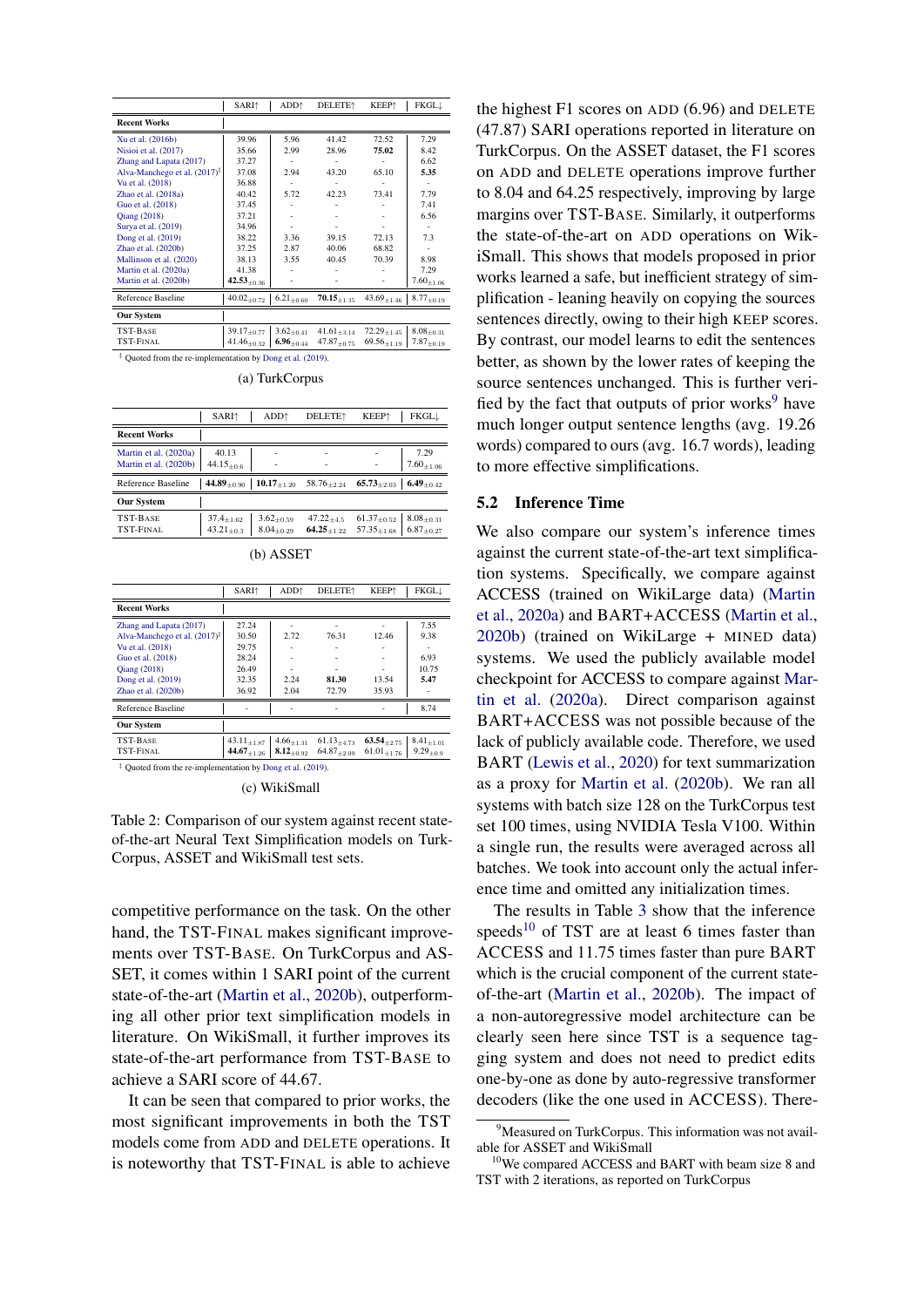<span id="page-7-3"></span>

| <b>System</b>            | Inference time (sec) |
|--------------------------|----------------------|
| BART, beam size $= 8$    | 2.82                 |
| BART, beam size $= 2$    | 1.95                 |
| $ACCESS$ , beam size = 8 | 1.43                 |
| $ACCESS$ , beam size = 1 | 1.14                 |
| TST, 5 iterations        | 0.43                 |
| TST, 4 iterations        | 0.39                 |
| TST, 3 iterations        | 0.33                 |
| TST, 2 iterations        | 0.24                 |
| TST, 1 iteration         | 0.13                 |

Table 3: Average inference time per batch. In the context of TST, iterations refers to the number of iterations mentioned in Section [3.2](#page-3-4)

fore, the inference is naturally parallelizable and therefore runs many times faster.

## <span id="page-7-2"></span>6 Ablation Study

In this section, we present ablation experiments for each of the enhancements described in Section [4,](#page-3-3) and applied to TST-BASE to obtain TST-FINAL. The results of these experiments (Table [4\)](#page-7-4) are reported on SARI and FKGL scores, averaged between ASSET and TurkCorpus test datasets. Each result is reported using an average of 4 runs for each experiment. Overall, the enhancements improve the SARI score by 4.0 points and FKGL by 0.21 points, while reducing variance in both cases.

## <span id="page-7-0"></span>6.1 GEC Initialization

We improve our strong baseline model TST-BASE by pre-training it on the GEC task.<sup>[11](#page-7-5)</sup> Even though we find that using TST-GEC leads to modest immediate improvements (+0.1 SARI point) compared to TST-BASE, we found that adding other enhancements without the GEC-pre-training were not as effective, with the final model (TST-BASE + Filtering + WikiEns + InfTweaks) achieving an average SARI score of 40.01 - significantly lower than the one with GEC-pre-training (42.3).

These results show that pre-training TST-BASE on GEC is an effective way to initialize the model for Text Simplification, since it equips the model to make additions and deletions, which are then further improved during training on the text simplification data. This was also not unexpected because the edit-tags were obtained from huge amounts of GEC data, and are expected to have good coverage with regards to many standard monolingual text

<span id="page-7-4"></span>

| <b>System</b>        | <b>SARI</b> $\uparrow$ | $FKGL \downarrow$ |
|----------------------|------------------------|-------------------|
| <b>TST</b>           | $38.3 + 1.36$          | $8.08 + 0.31$     |
| $+$ GEC              | $38.4 \pm 0.83$        | $8.32 + 0.26$     |
| $+$ Filtering        | $39.1 + 0.48$          | $7.66 + 0.25$     |
| $+$ WikiBT           | $39.5 + 0.01$          | $7.5 \pm 0.06$    |
| + WikiEns (- WikiBT) | $40.3 + 0.15$          | $7.48 + 0.2$      |
| + InfTweaks          | $42.3 + 0.25$          | $7.87 \pm 0.19$   |

Table 4: Average SARI and FKGL scores (ASSET and TurkCorpus test sets)

editing problems - as also observed by a high overlap in the tag distributions between the GEC and Text Simplification domains (Section [3.1\)](#page-2-0).

## <span id="page-7-1"></span>6.2 Data Pre-processing

As mentioned in Section [4.2,](#page-4-6) we removed special tokens found in Wikipedia data such as -LRB- and -RRB-, along with the text enclosed by these tokens, in both source and target sentences. We find that using GEC initialization together with filtering brackets was beneficial to the system (+0.8 SARI points), and also decreased the variance in the results. The benefit of this step is towards improving text simplification quality is also seconded by a significantly reduced FKGL score (-0.66 points).

# 6.3 Data Augmentation

We explored two strategies of data augmentation: enriching training data with (i) back-translated data (WikiBT), (ii) ensemble-generated data (WikiEns). Augmenting the training data using WikiEns leads to a bigger boost compared to just adding WikiBT (+1.2 vs +0.4). We also experimented with adding both synthetic datasets (WikiEnd + WikiBT) to the WikiAll training data, but the performance was worse compared to using only WikiEns.

#### 6.4 Inference Tweaks

Finally, we describe the effect of tuning the inference hyper-parameters for our model obtained so far. Using these tweaks (Section [4.6\)](#page-5-0) is one of the most crucial components of our system. Overall, it is not just able to affect the sequence generation, but also gives us the biggest boost (+2.0 points). Our final model with inference tweaks comfortably outperforms its predecessor on all datasets, demonstrating their effectiveness on the task.

## 7 Conclusion

This paper introduces TST, a novel approach to text simplification, by reformulating the task into

<span id="page-7-5"></span><sup>11</sup>We refer the reader to [Omelianchuk et al.](#page-10-11) [\(2020\)](#page-10-11) for details on training the model for GEC.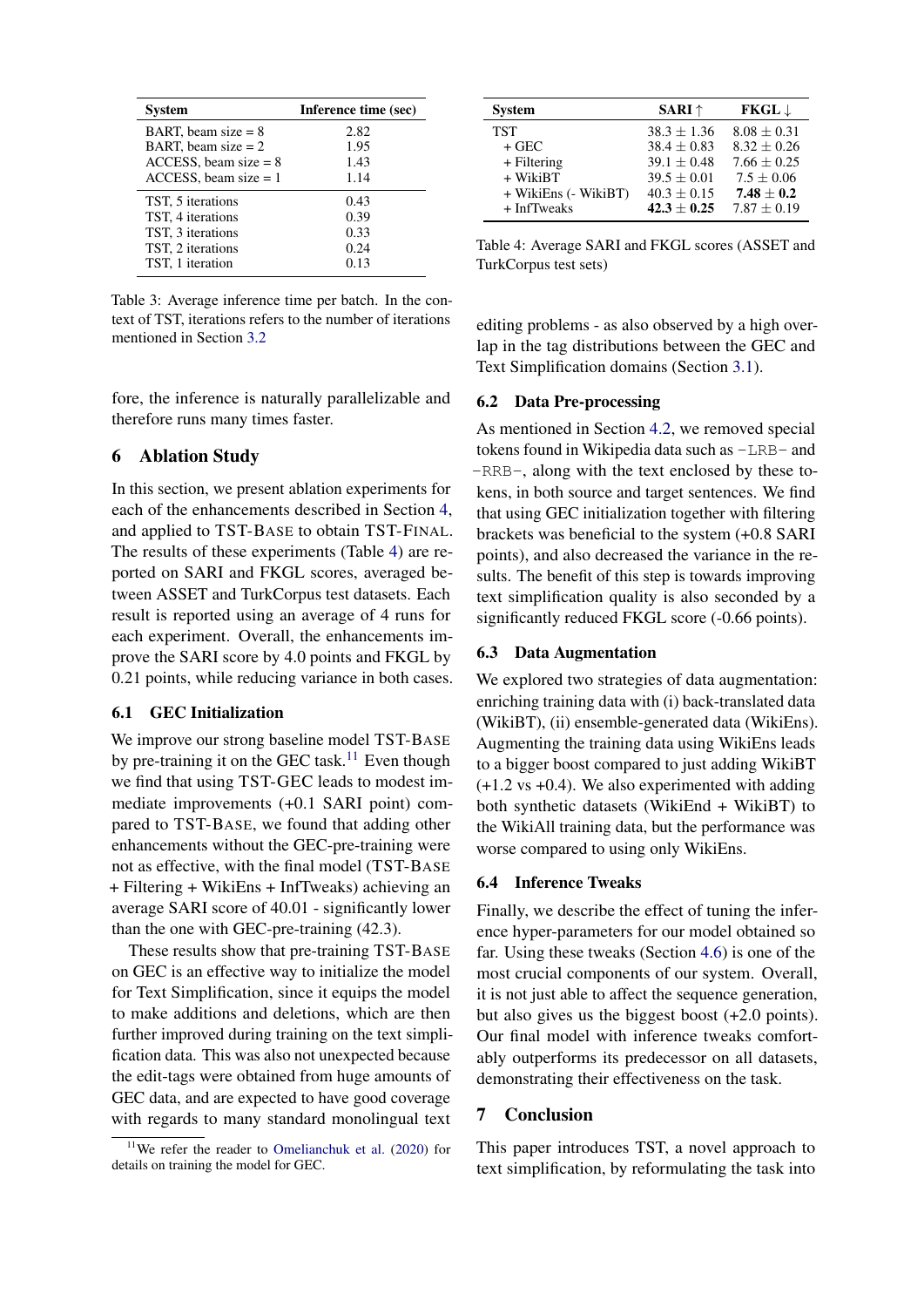a much simpler one of sequence tagging. We build TST by adapting the GECToR framework for GEC. We show that most of its performance gains are owed to simplistic data augmentations and tweaks in training and inference. These modifications allow us to derive maximal benefit from the already existing pre-trained Transformer-based encoders on large amounts of human-annotated and synthetic data, making TST a simple, powerful, easily reusable method for monolingual editing tasks. Since TST is able to progressively make simplifying edits via explicit edit-tag operations, the transformations resulting from TST are better explainable and interpretable than any other NMTbased Seq2Seq approaches. Finally, TST is fully non-autoregressive, enabling it to perform faster inference than any other state-of-the-art text simplification methods. Our empirical results demonstrate that it achieves near state-of-the-art performance on benchmark test datasets for text simplification.

A major motivation in this work was to minimize changes to the original model to keep the system simple, fast, and reproducible. Hence, we restricted our system to only use WikiAll data and its derivatives (vs. any external data like the state-of-the-art system by [Martin et al.](#page-10-15) [\(2020b\)](#page-10-15)). While we did not fully beat the state-of-the-art on the task, we believe that using larger models (eg.  $RoBERTa<sub>LARGE</sub>$ ), ensembles, or external data will likely lead to better SARI scores at the cost of speed and system complexity: ideas we plan to explore in future work.

## References

- <span id="page-8-7"></span>Sandra M. Aluísio, Lucia Specia, T. A. S. Pardo, E. Maziero, Helena de Medeiros Caseli, and R. P. M. Fortes. 2008. A corpus analysis of simple account texts and the proposal of simplification strategies: first steps towards text simplification systems. In *SIGDOC '08*.
- <span id="page-8-3"></span>Sandra M. Aluísio, Lucia Specia, Thiago A. S. Pardo, Erick G. Maziero, Helena M. Caseli, and Renata P. M. Fortes. 2008. [A corpus analysis of sim](https://doi.org/10.1145/1456536.1456540)[ple account texts and the proposal of simplification](https://doi.org/10.1145/1456536.1456540) [strategies: First steps towards text simplification sys](https://doi.org/10.1145/1456536.1456540)[tems.](https://doi.org/10.1145/1456536.1456540) In *Proceedings of the 26th Annual ACM International Conference on Design of Communication*, SIGDOC '08, page 15–22, New York, NY, USA. Association for Computing Machinery.
- <span id="page-8-9"></span>Fernando Alva-Manchego, Joachim Bingel, Gustavo Paetzold, Carolina Scarton, and Lucia Specia. 2017. [Learning how to simplify from explicit labeling of](https://www.aclweb.org/anthology/I17-1030) [complex-simplified text pairs.](https://www.aclweb.org/anthology/I17-1030) In *Proceedings of*

*the Eighth International Joint Conference on Natural Language Processing (Volume 1: Long Papers)*, pages 295–305, Taipei, Taiwan. Asian Federation of Natural Language Processing.

- <span id="page-8-10"></span>Fernando Alva-Manchego, Louis Martin, Antoine Bordes, Carolina Scarton, Benoît Sagot, and Lucia Specia. 2020. [ASSET: A dataset for tuning and evalu](https://doi.org/10.18653/v1/2020.acl-main.424)[ation of sentence simplification models with multi](https://doi.org/10.18653/v1/2020.acl-main.424)[ple rewriting transformations.](https://doi.org/10.18653/v1/2020.acl-main.424) In *Proceedings of the 58th Annual Meeting of the Association for Computational Linguistics*, pages 4668–4679, Online. Association for Computational Linguistics.
- <span id="page-8-11"></span>Fernando Alva-Manchego, Louis Martin, Carolina Scarton, and Lucia Specia. 2019. Easse: Easier automatic sentence simplification evaluation. *arXiv preprint arXiv:1908.04567*.
- <span id="page-8-8"></span>Abhijeet Awasthi, Sunita Sarawagi, Rasna Goyal, Sabyasachi Ghosh, and Vihari Piratla. 2019. [Parallel](https://doi.org/10.18653/v1/D19-1435) [iterative edit models for local sequence transduction.](https://doi.org/10.18653/v1/D19-1435) In *Proceedings of the 2019 Conference on Empirical Methods in Natural Language Processing and the 9th International Joint Conference on Natural Language Processing (EMNLP-IJCNLP)*, pages 4260– 4270, Hong Kong, China. Association for Computational Linguistics.
- <span id="page-8-6"></span>Dzmitry Bahdanau, Kyunghyun Cho, and Yoshua Bengio. 2015. [Neural machine translation by jointly](http://arxiv.org/abs/1409.0473) [learning to align and translate.](http://arxiv.org/abs/1409.0473) In *3rd International Conference on Learning Representations, ICLR 2015, San Diego, CA, USA, May 7-9, 2015, Conference Track Proceedings*.
- <span id="page-8-5"></span>Beata Beigman Klebanov, Kevin Knight, and Daniel Marcu. 2004. Text simplification for informationseeking applications. In *On the Move to Meaningful Internet Systems 2004: CoopIS, DOA, and ODBASE*, pages 735–747, Berlin, Heidelberg. Springer Berlin Heidelberg.
- <span id="page-8-0"></span>J. D. Belder and Marie-Francine Moens. 2010. Text simplification for children. In *SIGIR 2010*.
- <span id="page-8-1"></span>John Carroll, Guido Minnen, Yvonne Canning, Siobhan Devlin, and John Tait. 1998. Practical simplification of english newspaper text to assist aphasic readers. In *Proceedings of the AAAI-98 Workshop on Integrating Artificial Intelligence and Assistive Technology*, pages 7–10.
- <span id="page-8-2"></span>John Carroll, Guido Minnen, Darren Pearce, Yvonne Canning, Siobhan Devlin, and John Tait. 1999. [Sim](https://www.aclweb.org/anthology/E99-1042)[plifying text for language-impaired readers.](https://www.aclweb.org/anthology/E99-1042) In *Ninth Conference of the European Chapter of the Association for Computational Linguistics*, Bergen, Norway. Association for Computational Linguistics.
- <span id="page-8-4"></span>R. Chandrasekar, Christine Doran, and B. Srinivas. 1996. [Motivations and methods for text simplifica](https://www.aclweb.org/anthology/C96-2183)[tion.](https://www.aclweb.org/anthology/C96-2183) In *COLING 1996 Volume 2: The 16th International Conference on Computational Linguistics*.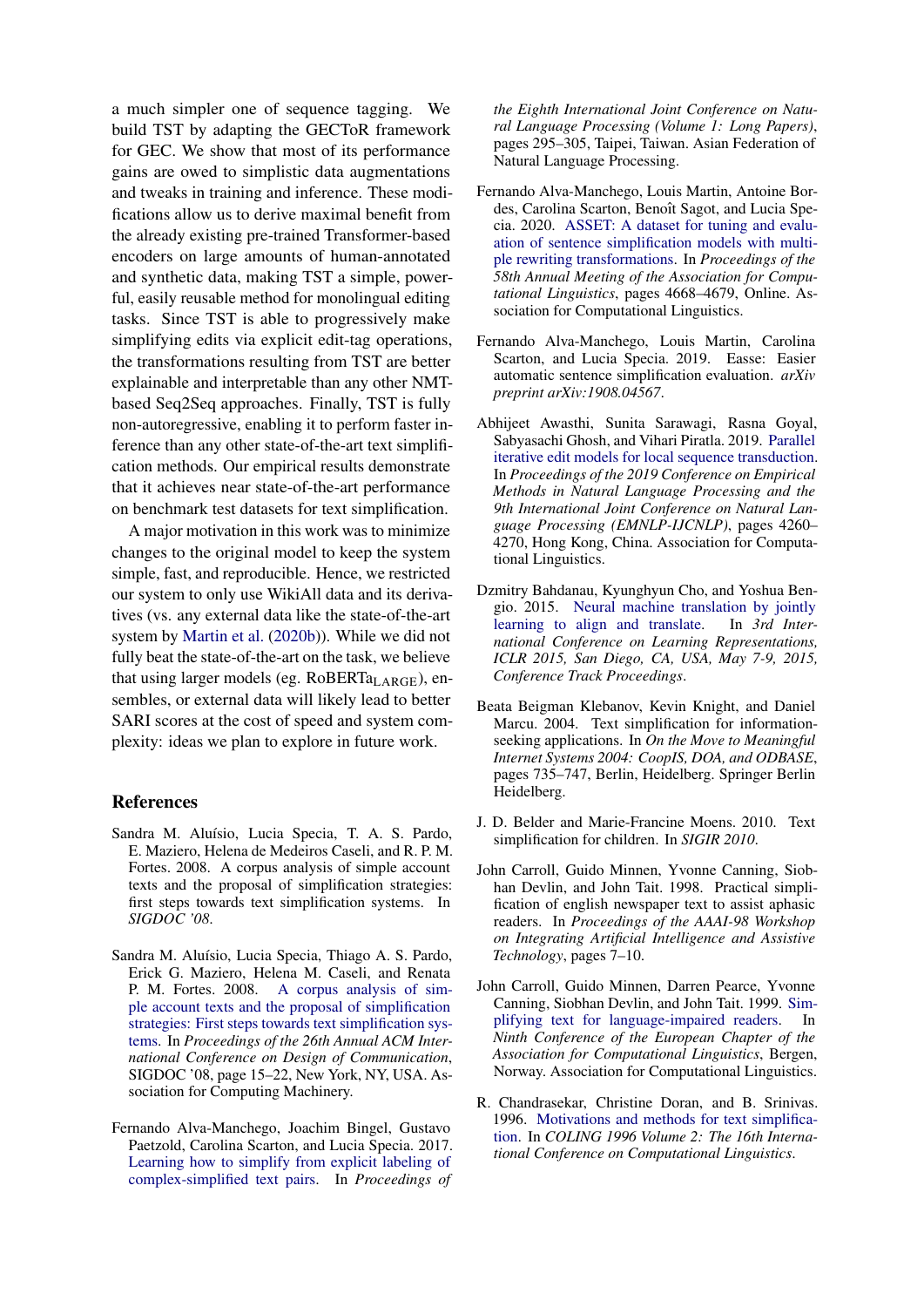- <span id="page-9-10"></span>Kyunghyun Cho, Bart van Merriënboer, Caglar Gulcehre, Dzmitry Bahdanau, Fethi Bougares, Holger Schwenk, and Yoshua Bengio. 2014. [Learning](https://doi.org/10.3115/v1/D14-1179) [phrase representations using RNN encoder–decoder](https://doi.org/10.3115/v1/D14-1179) [for statistical machine translation.](https://doi.org/10.3115/v1/D14-1179) In *Proceedings of the 2014 Conference on Empirical Methods in Natural Language Processing (EMNLP)*, pages 1724– 1734, Doha, Qatar. Association for Computational Linguistics.
- <span id="page-9-9"></span>Will Coster and David Kauchak. 2011. [Learning to](https://www.aclweb.org/anthology/W11-1601) [simplify sentences using Wikipedia.](https://www.aclweb.org/anthology/W11-1601) In *Proceedings of the Workshop on Monolingual Text-To-Text Generation*, pages 1–9, Portland, Oregon. Association for Computational Linguistics.
- <span id="page-9-1"></span>Siobhan Devlin and Gary Unthank. 2006. [Helping](https://doi.org/10.1145/1168987.1169027) [aphasic people process online information.](https://doi.org/10.1145/1168987.1169027) In *Proceedings of the 8th International ACM SIGACCESS Conference on Computers and Accessibility*, Assets '06, page 225–226, New York, NY, USA. Association for Computing Machinery.
- <span id="page-9-14"></span>Yue Dong, Zichao Li, Mehdi Rezagholizadeh, and Jackie Chi Kit Cheung. 2019. [EditNTS: An neural](https://doi.org/10.18653/v1/P19-1331) [programmer-interpreter model for sentence simplifi](https://doi.org/10.18653/v1/P19-1331)[cation through explicit editing.](https://doi.org/10.18653/v1/P19-1331) In *Proceedings of the 57th Annual Meeting of the Association for Computational Linguistics*, pages 3393–3402, Florence, Italy. Association for Computational Linguistics.
- <span id="page-9-2"></span>Richard Evans, Constantin Orăsan, and Iustin Dornescu. 2014. [An evaluation of syntactic simplifica](https://doi.org/10.3115/v1/W14-1215)[tion rules for people with autism.](https://doi.org/10.3115/v1/W14-1215) In *Proceedings of the 3rd Workshop on Predicting and Improving Text Readability for Target Reader Populations (PITR)*, pages 131–140, Gothenburg, Sweden. Association for Computational Linguistics.
- <span id="page-9-16"></span>Markus Freitag, Yaser Al-Onaizan, and B. Sankaran. 2017. Ensemble distillation for neural machine translation. *ArXiv*, abs/1702.01802.
- <span id="page-9-3"></span>Caroline Gasperin, Erick Galani Maziero, Lucia Specia, Thiago A. S. Pardo, and Sandra M. Aluísio. 2009. Natural language processing for social inclusion : a text simplification architecture for different literacy levels.
- <span id="page-9-4"></span>Laurie Gerber and Eduard Hovy. 1998. Improving translation quality by manipulating sentence length. In *Machine Translation and the Information Soup*, pages 448–460, Berlin, Heidelberg. Springer Berlin Heidelberg.
- <span id="page-9-8"></span>Goran Glavaš and Sanja Štajner. 2015. [Simplifying](https://doi.org/10.3115/v1/P15-2011) [lexical simplification: Do we need simplified cor](https://doi.org/10.3115/v1/P15-2011)[pora?](https://doi.org/10.3115/v1/P15-2011) In *Proceedings of the 53rd Annual Meeting of the Association for Computational Linguistics and the 7th International Joint Conference on Natural Language Processing (Volume 2: Short Papers)*, pages 63–68, Beijing, China. Association for Computational Linguistics.
- <span id="page-9-13"></span>Jiatao Gu, Changhan Wang, and Junbo Zhao. 2019. [Levenshtein transformer.](http://papers.nips.cc/paper/9297-levenshtein-transformer.pdf) In *Advances in Neural Information Processing Systems 32*, pages 11181– 11191. Curran Associates, Inc.
- <span id="page-9-11"></span>Han Guo, Ramakanth Pasunuru, and Mohit Bansal. 2018. [Dynamic multi-level multi-task learning for](https://www.aclweb.org/anthology/C18-1039) [sentence simplification.](https://www.aclweb.org/anthology/C18-1039) In *Proceedings of the 27th International Conference on Computational Linguistics*, pages 462–476, Santa Fe, New Mexico, USA. Association for Computational Linguistics.
- <span id="page-9-5"></span>Eva Hasler, Adria de Gispert, Felix Stahlberg, Aurelien ` Waite, and Bill Byrne. 2017. [Source sentence sim](https://doi.org/https://doi.org/10.1016/j.csl.2016.12.001)[plification for statistical machine translation.](https://doi.org/https://doi.org/10.1016/j.csl.2016.12.001) *Computer Speech & Language*, 45:221 – 235.
- <span id="page-9-7"></span>Colby Horn, Cathryn Manduca, and David Kauchak. 2014. [Learning a lexical simplifier using Wikipedia.](https://doi.org/10.3115/v1/P14-2075) In *Proceedings of the 52nd Annual Meeting of the Association for Computational Linguistics (Volume 2: Short Papers)*, pages 458–463, Baltimore, Maryland. Association for Computational Linguistics.
- <span id="page-9-6"></span>Nobuhiro Kaji, Daisuke Kawahara, Sadao Kurohashi, and Satoshi Sato. 2002. [Verb paraphrase based](https://doi.org/10.3115/1073083.1073120) [on case frame alignment.](https://doi.org/10.3115/1073083.1073120) In *Proceedings of the 40th Annual Meeting of the Association for Computational Linguistics*, pages 215–222, Philadelphia, Pennsylvania, USA. Association for Computational Linguistics.
- <span id="page-9-0"></span>Tomoyuki Kajiwara, Hiroshi Matsumoto, and Kazuhide Yamamoto. 2013. [Selecting proper](https://www.aclweb.org/anthology/O13-1007) [lexical paraphrase for children.](https://www.aclweb.org/anthology/O13-1007) In *Proceedings of the 25th Conference on Computational Linguistics and Speech Processing (ROCLING 2013)*, pages 59–73, Kaohsiung, Taiwan. The Association for Computational Linguistics and Chinese Language Processing (ACLCLP).
- <span id="page-9-15"></span>David Kauchak. 2013. [Improving text simplification](https://www.aclweb.org/anthology/P13-1151) [language modeling using unsimplified text data.](https://www.aclweb.org/anthology/P13-1151) In *Proceedings of the 51st Annual Meeting of the Association for Computational Linguistics (Volume 1: Long Papers)*, pages 1537–1546, Sofia, Bulgaria. Association for Computational Linguistics.
- <span id="page-9-18"></span>J Peter Kincaid, Robert P Fishburne Jr, Richard L Rogers, and Brad S Chissom. 1975. Derivation of new readability formulas (automated readability index, fog count and flesch reading ease formula) for navy enlisted personnel.
- <span id="page-9-17"></span>Diederik P. Kingma and Jimmy Ba. 2015. [Adam: A](http://arxiv.org/abs/1412.6980) [method for stochastic optimization.](http://arxiv.org/abs/1412.6980) In *3rd International Conference on Learning Representations, ICLR 2015, San Diego, CA, USA, May 7-9, 2015, Conference Track Proceedings*.
- <span id="page-9-12"></span>Reno Kriz, João Sedoc, Marianna Apidianaki, Carolina Zheng, Gaurav Kumar, Eleni Miltsakaki, and Chris Callison-Burch. 2019. [Complexity-weighted](https://doi.org/10.18653/v1/N19-1317) [loss and diverse reranking for sentence simplifica](https://doi.org/10.18653/v1/N19-1317)[tion.](https://doi.org/10.18653/v1/N19-1317) In *Proceedings of the 2019 Conference of*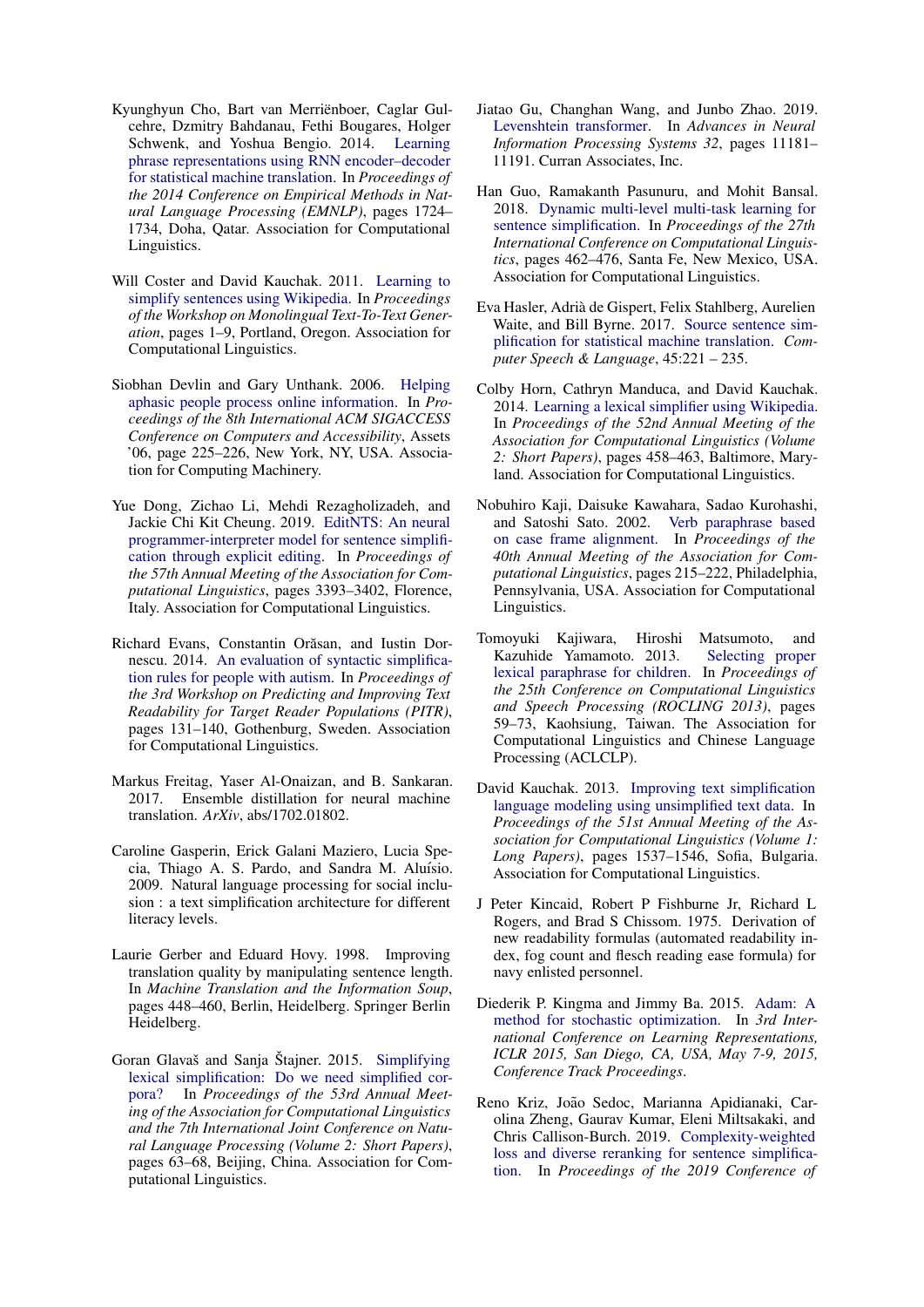*the North American Chapter of the Association for Computational Linguistics: Human Language Technologies, Volume 1 (Long and Short Papers)*, pages 3137–3147, Minneapolis, Minnesota. Association for Computational Linguistics.

- <span id="page-10-18"></span>Mike Lewis, Yinhan Liu, Naman Goyal, Marjan Ghazvininejad, Abdelrahman Mohamed, Omer Levy, Veselin Stoyanov, and Luke Zettlemoyer. 2020. [BART: Denoising sequence-to-sequence pre](https://doi.org/10.18653/v1/2020.acl-main.703)[training for natural language generation, translation,](https://doi.org/10.18653/v1/2020.acl-main.703) [and comprehension.](https://doi.org/10.18653/v1/2020.acl-main.703) In *Proceedings of the 58th Annual Meeting of the Association for Computational Linguistics*, pages 7871–7880, Online. Association for Computational Linguistics.
- <span id="page-10-8"></span>Tianyu Li, Yun Li, Jipeng Qiang, and Yun-Hao Yuan. 2018. Text simplification with self-attention-based pointer-generator networks. In *Neural Information Processing*, pages 537–545, Cham. Springer International Publishing.
- <span id="page-10-12"></span>Yinhan Liu, Myle Ott, Naman Goyal, Jingfei Du, Mandar Joshi, Danqi Chen, Omer Levy, Mike Lewis, Luke Zettlemoyer, and Veselin Stoyanov. 2019. [Roberta: A robustly optimized BERT pretraining ap](http://arxiv.org/abs/1907.11692)[proach.](http://arxiv.org/abs/1907.11692) *CoRR*, abs/1907.11692.
- <span id="page-10-9"></span>Jonathan Mallinson, Aliaksei Severyn, Eric Malmi, and Guillermo Garrido. 2020. Felix: Flexible text editing through tagging and insertion. *arXiv preprint arXiv:2003.10687*.
- <span id="page-10-10"></span>Eric Malmi, Sebastian Krause, Sascha Rothe, Daniil Mirylenka, and Aliaksei Severyn. 2019. [Encode,](https://doi.org/10.18653/v1/D19-1510) [tag, realize: High-precision text editing.](https://doi.org/10.18653/v1/D19-1510) In *Proceedings of the 2019 Conference on Empirical Methods in Natural Language Processing and the 9th International Joint Conference on Natural Language Processing (EMNLP-IJCNLP)*, pages 5054–5065, Hong Kong, China. Association for Computational Linguistics.
- <span id="page-10-17"></span>Louis Martin, Éric de la Clergerie, Benoît Sagot, and Antoine Bordes. 2020a. [Controllable sentence sim](https://www.aclweb.org/anthology/2020.lrec-1.577)[plification.](https://www.aclweb.org/anthology/2020.lrec-1.577) In *Proceedings of The 12th Language Resources and Evaluation Conference*, pages 4689– 4698, Marseille, France. European Language Resources Association.
- <span id="page-10-15"></span>Louis Martin, Angela Fan, Eric de la Clergerie, An- ´ toine Bordes, and Benoît Sagot. 2020b. Multilingual unsupervised sentence simplification. *arXiv preprint arXiv:2005.00352*.
- <span id="page-10-5"></span>Aurélien Max. 2006. Writing for language-impaired readers. In *Computational Linguistics and Intelligent Text Processing*, pages 567–570, Berlin, Heidelberg. Springer Berlin Heidelberg.
- <span id="page-10-6"></span>Shashi Narayan and Claire Gardent. 2014. [Hybrid sim](https://doi.org/10.3115/v1/P14-1041)[plification using deep semantics and machine trans](https://doi.org/10.3115/v1/P14-1041)[lation.](https://doi.org/10.3115/v1/P14-1041) In *Proceedings of the 52nd Annual Meeting of the Association for Computational Linguistics (Volume 1: Long Papers)*, pages 435–445, Baltimore, Maryland. Association for Computational Linguistics.
- <span id="page-10-7"></span>Sergiu Nisioi, Sanja Štajner, Simone Paolo Ponzetto, and Liviu P. Dinu. 2017. [Exploring neural text sim](https://doi.org/10.18653/v1/P17-2014)[plification models.](https://doi.org/10.18653/v1/P17-2014) In *Proceedings of the 55th Annual Meeting of the Association for Computational Linguistics (Volume 2: Short Papers)*, pages 85–91, Vancouver, Canada. Association for Computational Linguistics.
- <span id="page-10-13"></span>Fernando Nogueira. 2014. [Bayesian Optimization:](https://github.com/fmfn/BayesianOptimization) [Open source constrained global optimization tool for](https://github.com/fmfn/BayesianOptimization) [Python.](https://github.com/fmfn/BayesianOptimization)
- <span id="page-10-11"></span>Kostiantyn Omelianchuk, Vitaliy Atrasevych, Artem Chernodub, and Oleksandr Skurzhanskyi. 2020. [GECToR – grammatical error correction: Tag, not](https://doi.org/10.18653/v1/2020.bea-1.16) [rewrite.](https://doi.org/10.18653/v1/2020.bea-1.16) In *Proceedings of the Fifteenth Workshop on Innovative Use of NLP for Building Educational Applications*, pages 163–170, Seattle, WA, USA a†' ˆ Online. Association for Computational Linguistics.
- <span id="page-10-1"></span>Gustavo Paetzold. 2015. [Reliable lexical simplification](https://doi.org/10.3115/v1/N15-2002) [for non-native speakers.](https://doi.org/10.3115/v1/N15-2002) In *Proceedings of the 2015 Conference of the North American Chapter of the Association for Computational Linguistics: Student Research Workshop*, pages 9–16, Denver, Colorado. Association for Computational Linguistics.
- <span id="page-10-2"></span>Gustavo Paetzold and Lucia Specia. 2016a. [Under](https://www.aclweb.org/anthology/C16-1069)[standing the lexical simplification needs of non](https://www.aclweb.org/anthology/C16-1069)[native speakers of English.](https://www.aclweb.org/anthology/C16-1069) In *Proceedings of COL-ING 2016, the 26th International Conference on Computational Linguistics: Technical Papers*, pages 717–727, Osaka, Japan. The COLING 2016 Organizing Committee.
- <span id="page-10-3"></span>Gustavo H. Paetzold and Lucia Specia. 2016b. Unsupervised lexical simplification for non-native speakers. In *Proceedings of the Thirtieth AAAI Conference on Artificial Intelligence*, AAAI'16, page 3761–3767. AAAI Press.
- <span id="page-10-14"></span>Kishore Papineni, Salim Roukos, Todd Ward, and Wei-Jing Zhu. 2002. [Bleu: a method for automatic eval](https://doi.org/10.3115/1073083.1073135)[uation of machine translation.](https://doi.org/10.3115/1073083.1073135) In *Proceedings of the 40th Annual Meeting of the Association for Computational Linguistics*, pages 311–318, Philadelphia, Pennsylvania, USA. Association for Computational Linguistics.
- <span id="page-10-4"></span>David Pellow and Maxine Eskenazi. 2014. [An open](https://doi.org/10.3115/v1/W14-1210) [corpus of everyday documents for simplification](https://doi.org/10.3115/v1/W14-1210) [tasks.](https://doi.org/10.3115/v1/W14-1210) In *Proceedings of the 3rd Workshop on Predicting and Improving Text Readability for Target Reader Populations (PITR)*, pages 84–93, Gothenburg, Sweden. Association for Computational Linguistics.
- <span id="page-10-0"></span>Sarah E. Petersen and Mari Ostendorf. 2007. Text simplification for language learners: A corpus analysis. In *In Proceedings of Workshop on Speech and Language Technology for Education*.
- <span id="page-10-16"></span>Jipeng Qiang. 2018. Improving neural text simplification model with simplified corpora. *arXiv preprint arXiv:1810.04428*.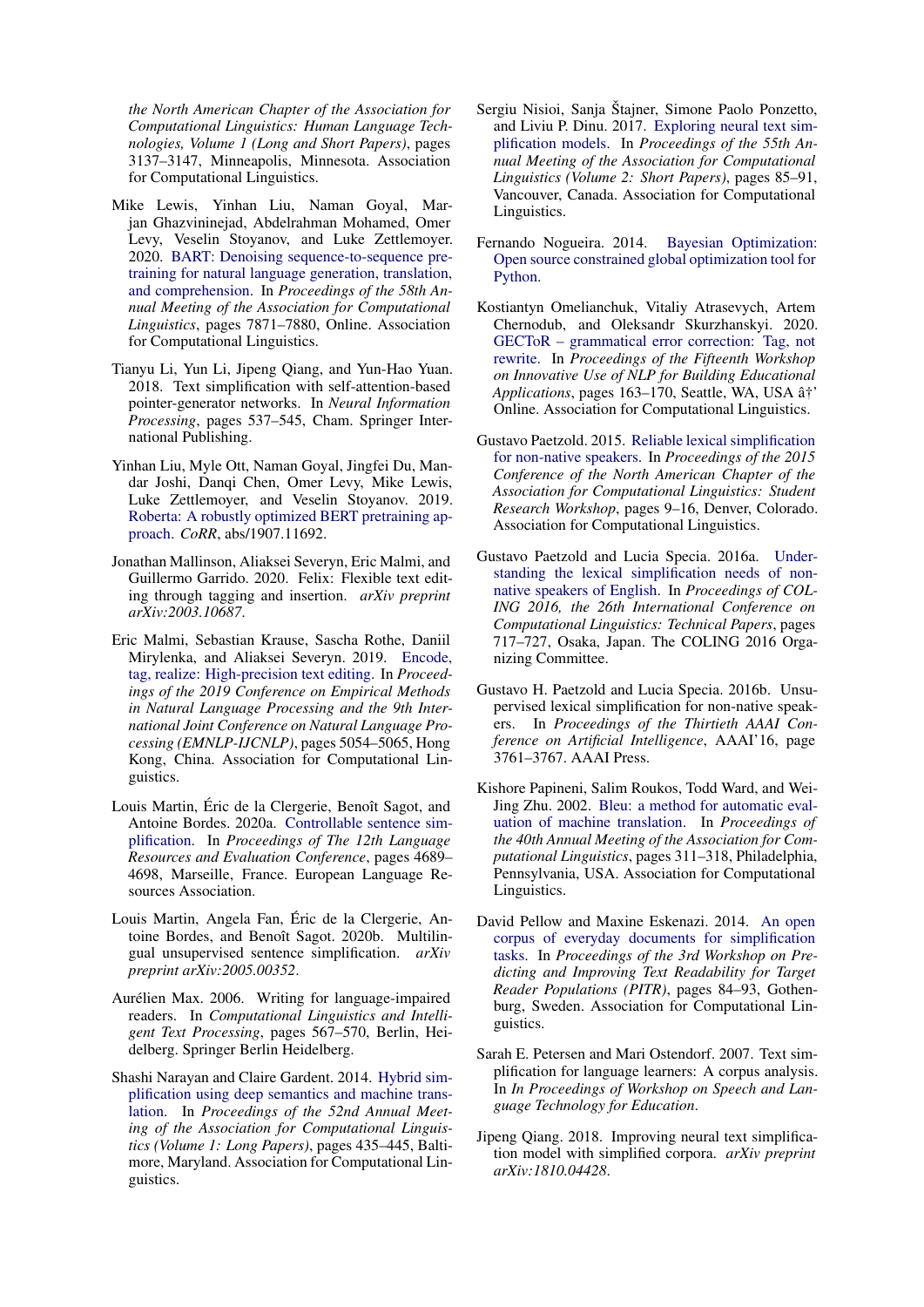- <span id="page-11-0"></span>Luz Rello, Ricardo Baeza-Yates, Stefan Bott, and Horacio Saggion. 2013a. [Simplify or help? text](https://doi.org/10.1145/2461121.2461126) [simplification strategies for people with dyslexia.](https://doi.org/10.1145/2461121.2461126) In *Proceedings of the 10th International Cross-Disciplinary Conference on Web Accessibility*, W4A '13, New York, NY, USA. Association for Computing Machinery.
- <span id="page-11-1"></span>Luz Rello, Ricardo Baeza-Yates, and Horacio Saggion. 2013b. The impact of lexical simplification by verbal paraphrases for people with and without dyslexia. In *Computational Linguistics and Intelligent Text Processing*, pages 501–512, Berlin, Heidelberg. Springer Berlin Heidelberg.
- <span id="page-11-15"></span>Joana Ribeiro, Shashi Narayan, Shay B. Cohen, and Xavier Carreras. 2018. [Local string transduction as](https://www.aclweb.org/anthology/C18-1115) [sequence labeling.](https://www.aclweb.org/anthology/C18-1115) In *Proceedings of the 27th International Conference on Computational Linguistics*, pages 1360–1371, Santa Fe, New Mexico, USA. Association for Computational Linguistics.
- <span id="page-11-16"></span>Rico Sennrich, Barry Haddow, and Alexandra Birch. 2016. [Neural machine translation of rare words](https://doi.org/10.18653/v1/P16-1162) [with subword units.](https://doi.org/10.18653/v1/P16-1162) In *Proceedings of the 54th Annual Meeting of the Association for Computational Linguistics (Volume 1: Long Papers)*, pages 1715– 1725, Berlin, Germany. Association for Computational Linguistics.
- <span id="page-11-6"></span>Advaith Siddharthan. 2006. [Syntactic Simplification](https://doi.org/10.1007/s11168-006-9011-1) [and Text Cohesion.](https://doi.org/10.1007/s11168-006-9011-1) *Research on Language and Computation*, 4(1):77–109.
- <span id="page-11-7"></span>Advaith Siddharthan. 2014. [A survey of research on](http://oro.open.ac.uk/58886/) [text simplification.](http://oro.open.ac.uk/58886/) *International Journal of Applied Linguistics*, 165(2):259–298.
- <span id="page-11-3"></span>Sara Botelho Silveira and António Branco. 2012. Enhancing multi-document summaries with sentence simplification. In *In ICAI 2012: International Conference on Artificial Intelligence, Las Vegas*.
- <span id="page-11-8"></span>Lucia Specia. 2010. [Translating from complex to sim](https://doi.org/10.1007/978-3-642-12320-7_5)[plified sentences.](https://doi.org/10.1007/978-3-642-12320-7_5) In *Proceedings of the 9th International Conference on Computational Processing of the Portuguese Language*, PROPOR'10, page 30–39, Berlin, Heidelberg. Springer-Verlag.
- <span id="page-11-9"></span>Sanja Štajner, Hannah Béchara, and Horacio Saggion. 2015. [A deeper exploration of the standard PB-SMT](https://doi.org/10.3115/v1/P15-2135) [approach to text simplification and its evaluation.](https://doi.org/10.3115/v1/P15-2135) In *Proceedings of the 53rd Annual Meeting of the Association for Computational Linguistics and the 7th International Joint Conference on Natural Language Processing (Volume 2: Short Papers)*, pages 823– 828, Beijing, China. Association for Computational Linguistics.
- <span id="page-11-12"></span>Sanja Štajner and Sergiu Nisioi. 2018. [A detailed](https://www.aclweb.org/anthology/L18-1479) [evaluation of neural sequence-to-sequence models](https://www.aclweb.org/anthology/L18-1479) [for in-domain and cross-domain text simplifica](https://www.aclweb.org/anthology/L18-1479)[tion.](https://www.aclweb.org/anthology/L18-1479) In *Proceedings of the Eleventh International Conference on Language Resources and Evaluation (LREC-2018)*, Miyazaki, Japan. European Languages Resources Association (ELRA).
- <span id="page-11-5"></span>Sanja Štajner and Maja Popovic. 2016. [Can text simpli](https://www.aclweb.org/anthology/W16-3411)[fication help machine translation?](https://www.aclweb.org/anthology/W16-3411) In *Proceedings of the 19th Annual Conference of the European Association for Machine Translation*, pages 230–242.
- <span id="page-11-19"></span>Elior Sulem, Omri Abend, and Ari Rappoport. 2018. [BLEU is not suitable for the evaluation of text sim](https://doi.org/10.18653/v1/D18-1081)[plification.](https://doi.org/10.18653/v1/D18-1081) In *Proceedings of the 2018 Conference on Empirical Methods in Natural Language Processing*, pages 738–744, Brussels, Belgium. Association for Computational Linguistics.
- <span id="page-11-14"></span>Sai Surya, Abhijit Mishra, Anirban Laha, Parag Jain, and Karthik Sankaranarayanan. 2019. [Unsupervised](https://doi.org/10.18653/v1/P19-1198) [neural text simplification.](https://doi.org/10.18653/v1/P19-1198) In *Proceedings of the 57th Annual Meeting of the Association for Computational Linguistics*, pages 2058–2068, Florence, Italy. Association for Computational Linguistics.
- <span id="page-11-10"></span>Ilya Sutskever, Oriol Vinyals, and Quoc V Le. 2014. [Sequence to sequence learning with neural networks.](http://papers.nips.cc/paper/5346-sequence-to-sequence-learning-with-neural-networks.pdf) In Z. Ghahramani, M. Welling, C. Cortes, N. D. Lawrence, and K. Q. Weinberger, editors, *Advances in Neural Information Processing Systems 27*, pages 3104–3112. Curran Associates, Inc.
- <span id="page-11-17"></span>Jörg Tiedemann and Santhosh Thottingal. 2020. OPUS-MT — Building open translation services for the World. In *Proceedings of the 22nd Annual Conferenec of the European Association for Machine Translation (EAMT)*, Lisbon, Portugal.
- <span id="page-11-4"></span>David Vickrey and Daphne Koller. 2008. [Sentence sim](https://www.aclweb.org/anthology/P08-1040)[plification for semantic role labeling.](https://www.aclweb.org/anthology/P08-1040) In *Proceedings of ACL-08: HLT*, pages 344–352, Columbus, Ohio. Association for Computational Linguistics.
- <span id="page-11-13"></span>Tu Vu, Baotian Hu, Tsendsuren Munkhdalai, and Hong Yu. 2018. [Sentence simplification with memory](https://doi.org/10.18653/v1/N18-2013)[augmented neural networks.](https://doi.org/10.18653/v1/N18-2013) In *Proceedings of the 2018 Conference of the North American Chapter of the Association for Computational Linguistics: Human Language Technologies, Volume 2 (Short Papers)*, pages 79–85, New Orleans, Louisiana. Association for Computational Linguistics.
- <span id="page-11-11"></span>Tong Wang, Ping Chen, John Rochford, and Jipeng Qiang. 2016. [Text simplification using neural ma](https://aaai.org/ocs/index.php/AAAI/AAAI16/paper/view/11944)[chine translation.](https://aaai.org/ocs/index.php/AAAI/AAAI16/paper/view/11944)
- <span id="page-11-2"></span>Willian Massami Watanabe, Arnaldo Candido Junior, Vinícius Rodriguez Uzêda, Renata Pontin de Mattos Fortes, Thiago Alexandre Salgueiro Pardo, and Sandra Maria Aluísio. 2009. [Facilita: Reading as](https://doi.org/10.1145/1621995.1622002)[sistance for low-literacy readers.](https://doi.org/10.1145/1621995.1622002) In *Proceedings of the 27th ACM International Conference on Design of Communication*, SIGDOC '09, page 29–36, New York, NY, USA. Association for Computing Machinery.
- <span id="page-11-18"></span>Thomas Wolf, Lysandre Debut, Victor Sanh, Julien Chaumond, Clement Delangue, Anthony Moi, Pierric Cistac, Tim Rault, Rémi Louf, Morgan Funtowicz, Joe Davison, Sam Shleifer, Patrick von Platen, Clara Ma, Yacine Jernite, Julien Plu, Canwen Xu,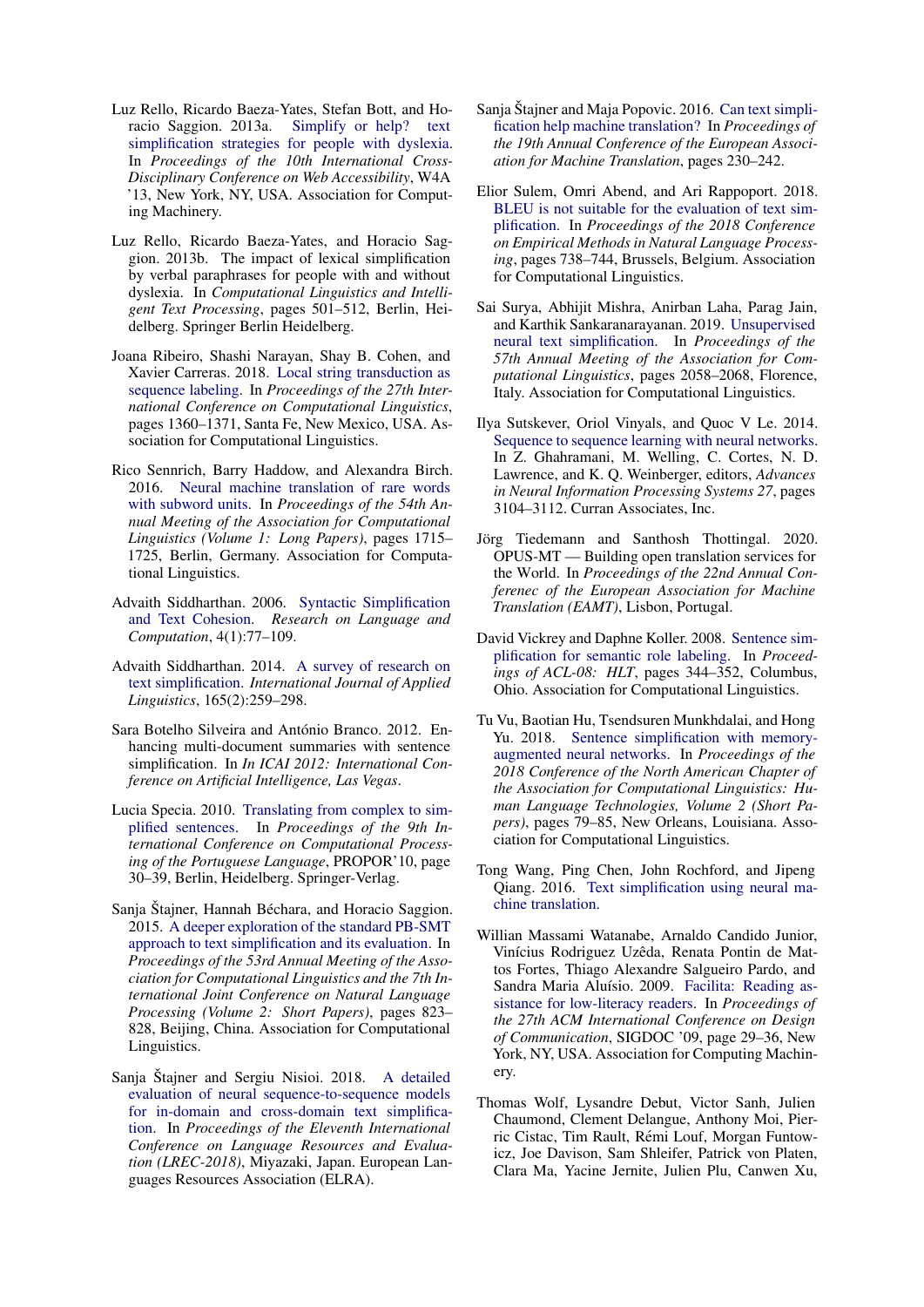Teven Le Scao, Sylvain Gugger, Mariama Drame, Quentin Lhoest, and Alexander M. Rush. 2019. Huggingface's transformers: State-of-the-art natural language processing. *ArXiv*, abs/1910.03771.

- <span id="page-12-8"></span>Kristian Woodsend and Mirella Lapata. 2011. [Learn](https://www.aclweb.org/anthology/D11-1038)[ing to simplify sentences with quasi-synchronous](https://www.aclweb.org/anthology/D11-1038) [grammar and integer programming.](https://www.aclweb.org/anthology/D11-1038) In *Proceedings of the 2011 Conference on Empirical Methods in Natural Language Processing*, pages 409–420, Edinburgh, Scotland, UK. Association for Computational Linguistics.
- <span id="page-12-0"></span>Kristian Woodsend and Mirella Lapata. 2017. Text rewriting improves semantic role labeling. In *Proceedings of the 26th International Joint Conference on Artificial Intelligence*, IJCAI'17, page 5095–5099. AAAI Press.
- <span id="page-12-2"></span>Sander Wubben, Antal van den Bosch, and Emiel Krahmer. 2012. [Sentence simplification by monolingual](https://www.aclweb.org/anthology/P12-1107) [machine translation.](https://www.aclweb.org/anthology/P12-1107) In *Proceedings of the 50th Annual Meeting of the Association for Computational Linguistics (Volume 1: Long Papers)*, pages 1015– 1024, Jeju Island, Korea. Association for Computational Linguistics.
- <span id="page-12-9"></span>Wei Xu, Chris Callison-Burch, and Courtney Napoles. 2015. [Problems in current text simplification re](https://doi.org/10.1162/tacl_a_00139)[search: New data can help.](https://doi.org/10.1162/tacl_a_00139) *Transactions of the Association for Computational Linguistics*, 3:283–297.
- <span id="page-12-3"></span>Wei Xu, Courtney Napoles, Ellie Pavlick, Quanze Chen, and Chris Callison-Burch. 2016a. [Optimizing](https://doi.org/10.1162/tacl_a_00107) [statistical machine translation for text simplification.](https://doi.org/10.1162/tacl_a_00107) *Transactions of the Association for Computational Linguistics*, 4:401–415.
- <span id="page-12-10"></span>Wei Xu, Courtney Napoles, Ellie Pavlick, Quanze Chen, and Chris Callison-Burch. 2016b. Optimizing statistical machine translation for text simplification. *Transactions of the Association for Computational Linguistics*, 4:401–415.
- <span id="page-12-6"></span>Xingxing Zhang and Mirella Lapata. 2017. [Sentence](https://doi.org/10.18653/v1/D17-1062) [simplification with deep reinforcement learning.](https://doi.org/10.18653/v1/D17-1062) In *Proceedings of the 2017 Conference on Empirical Methods in Natural Language Processing*, pages 584–594, Copenhagen, Denmark. Association for Computational Linguistics.
- <span id="page-12-4"></span>Yaoyuan Zhang, Zhenxu Ye, Yansong Feng, Dongyan Zhao, and Rui Yan. 2017. A constrained sequenceto-sequence neural model for sentence simplification. *ArXiv*, abs/1704.02312.
- <span id="page-12-11"></span>Sanqiang Zhao, Rui Meng, Daqing He, Saptono Andi, and Parmanto Bambang. 2018a. Integrating transformer and paraphrase rules for sentence simplification. *arXiv preprint arXiv:1810.11193*.
- <span id="page-12-5"></span>Sanqiang Zhao, Rui Meng, Daqing He, Andi Saptono, and Bambang Parmanto. 2018b. [Integrating trans](https://doi.org/10.18653/v1/D18-1355)[former and paraphrase rules for sentence simplifi](https://doi.org/10.18653/v1/D18-1355)[cation.](https://doi.org/10.18653/v1/D18-1355) In *Proceedings of the 2018 Conference on Empirical Methods in Natural Language Processing*,

pages 3164–3173, Brussels, Belgium. Association for Computational Linguistics.

- <span id="page-12-7"></span>Yanbin Zhao, Lu Chen, Zhi Chen, and Kai Yu. 2020a. [Semi-supervised text simplification with](https://aaai.org/ojs/index.php/AAAI/article/view/6515) [back-translation and asymmetric denoising autoen](https://aaai.org/ojs/index.php/AAAI/article/view/6515)[coders.](https://aaai.org/ojs/index.php/AAAI/article/view/6515) In *The Thirty-Fourth AAAI Conference on Artificial Intelligence, AAAI 2020, The Thirty-Second Innovative Applications of Artificial Intelligence Conference, IAAI 2020, The Tenth AAAI Symposium on Educational Advances in Artificial Intelligence, EAAI 2020, New York, NY, USA, February 7-12, 2020*, pages 9668–9675. AAAI Press.
- <span id="page-12-12"></span>Yanbin Zhao, Lu Chen, Zhi Chen, and Kai Yu. 2020b. Semi-supervised text simplification with back-translation and asymmetric denoising autoencoders. In *AAAI*, pages 9668–9675.
- <span id="page-12-1"></span>Zhemin Zhu, Delphine Bernhard, and Iryna Gurevych. 2010. [A monolingual tree-based translation model](https://www.aclweb.org/anthology/C10-1152) [for sentence simplification.](https://www.aclweb.org/anthology/C10-1152) In *Proceedings of the 23rd International Conference on Computational Linguistics (Coling 2010)*, pages 1353–1361, Beijing, China. Coling 2010 Organizing Committee.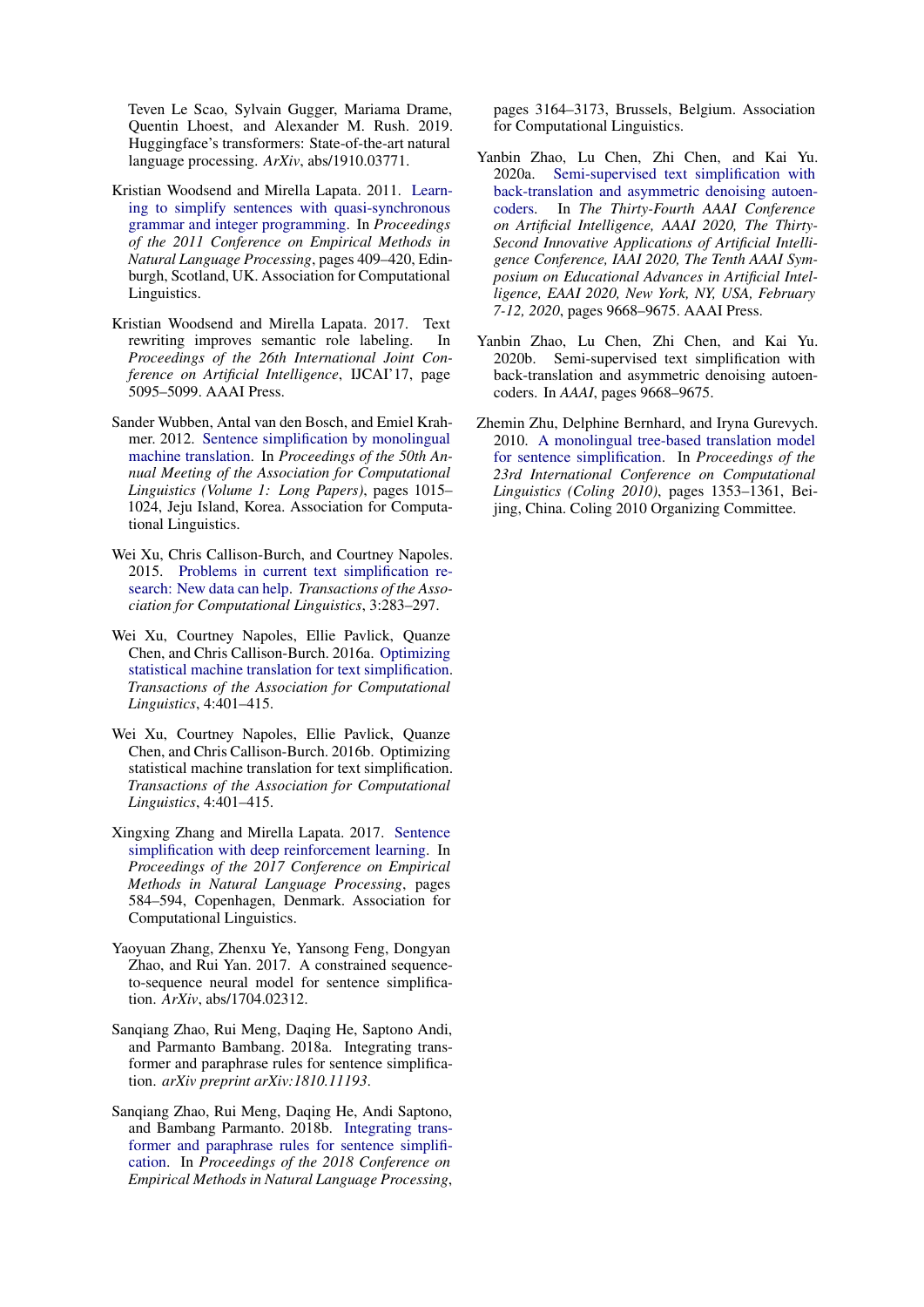## <span id="page-13-0"></span>A Model Configurations

Table [5](#page-13-1) describes the list of hyper-parameters used for TST-FINAL model. In Table [6,](#page-13-2) we list the inference tweaks hyper-parameters found by Bayesian Search on TurkCorpus and ASSET datasets.

<span id="page-13-1"></span>

| Hyperparameter name | Value                       |
|---------------------|-----------------------------|
| learning_rate       | $1e-5$                      |
| transformer_model   | roberta-base                |
| accumulation size   | 2                           |
| batch size          | 128                         |
| cold_steps_count    | $\mathcal{D}_{\mathcal{L}}$ |
| n_epoch             | 50                          |
| patience            | 3                           |
| vocab_size          | 5000                        |
| max_len             | 50                          |
| min len             | 3                           |
| pieces_per_token    | 5                           |
| filter_brackets     | 0/1                         |
| seed                | 1/2/3/11                    |
| normalize           |                             |

Table 5: The list of hyper-parameters used during training

## B Simplification Examples

Various examples from our system are shown in Table [7.](#page-14-0) Examining the simplifications, we see reduced sentence length, sentence splitting of a complex sentence into multiple shorter sentences, and the use of simpler vocabulary. Manual comparison between TST-BASE and TST-FINAL shows that the first system tends to delete some complex words from the text. For example, "theoretically possible" gets shortened to just "possible," and "administrative district" to "district". TST-FINAL model tends to be more creative and changes phrases to simpler versions like "is theoretically possible" to "might be" or "an administrative district" to "a part of." However, this aggressive and creative strategy sometimes also generates ungrammatical output like in the last example in Table [7.](#page-14-0) While it rarely happens, but the model might also change the meaning of the original sentence. For example, replacing "the five" to "the three." It is worth noticing that the same problem of meaning change is present in the reference sentences as well: where "the five" got replaced with "one of four".

<span id="page-13-2"></span>

| <b>Model description</b>  | <b>Tuned dataset</b> | Seed | Del conf | <b>Keep conf</b> Iterations | Min error probability |
|---------------------------|----------------------|------|----------|-----------------------------|-----------------------|
| TST w/o InfTweaks         |                      |      | $\theta$ | $\theta$                    | O                     |
| TST with InfTweaks        | Turk                 |      | $-0.84$  | $-0.66$                     | 0.04                  |
| TST with InfTweaks        | Turk                 |      | $-0.93$  | $-0.51$                     | 0.02                  |
| TST with InfTweaks        | Turk                 | 3    | $-0.86$  | $-0.68$                     | 0.03                  |
| TST with InfTweaks        | Turk                 | 11   | $-0.88$  | $-0.61$                     | 0.03                  |
| TST with InfTweaks        | <b>ASSET</b>         |      | $-0.66$  | $-0.9$                      | 0.02                  |
| TST with InfTweaks        | ASSET                | 2    | $-0.72$  | $-0.88$                     | 0.02                  |
| <b>TST</b> with InfTweaks | <b>ASSET</b>         | 3    | $-0.52$  | $-0.89$                     | 0.04                  |
| TST with InfTweaks        | ASSET                |      | $-0.72$  | $-0.91$                     | 0.02                  |

Table 6: Inference hyper-parameters found by the Bayesian Search on TurkCorpus and ASSET development sets